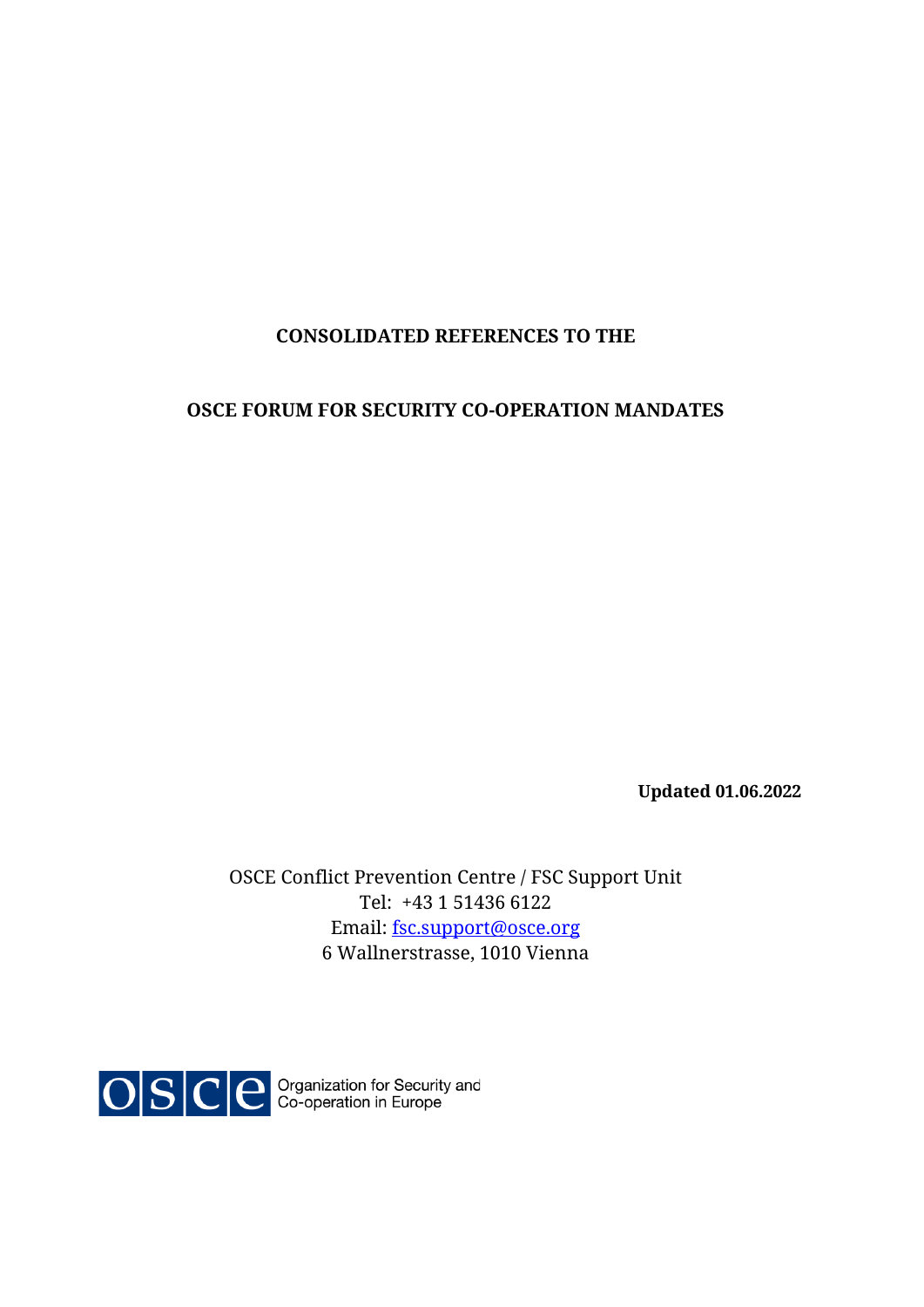© 2022. The Organization for Security and Co-operation in Europe asserts its copyright in the entirety of this work and its formatting. Reproduction of this work (or sections thereof) in limited quantities for the purposes of study or research is permitted. All other requests should be directed to:

FSC Support Unit, Conflict Prevention Centre, OSCE Secretariat

Wallnerstraße 6, A-1010, Vienna, Austria

ISBN: 978-3-903128-89-7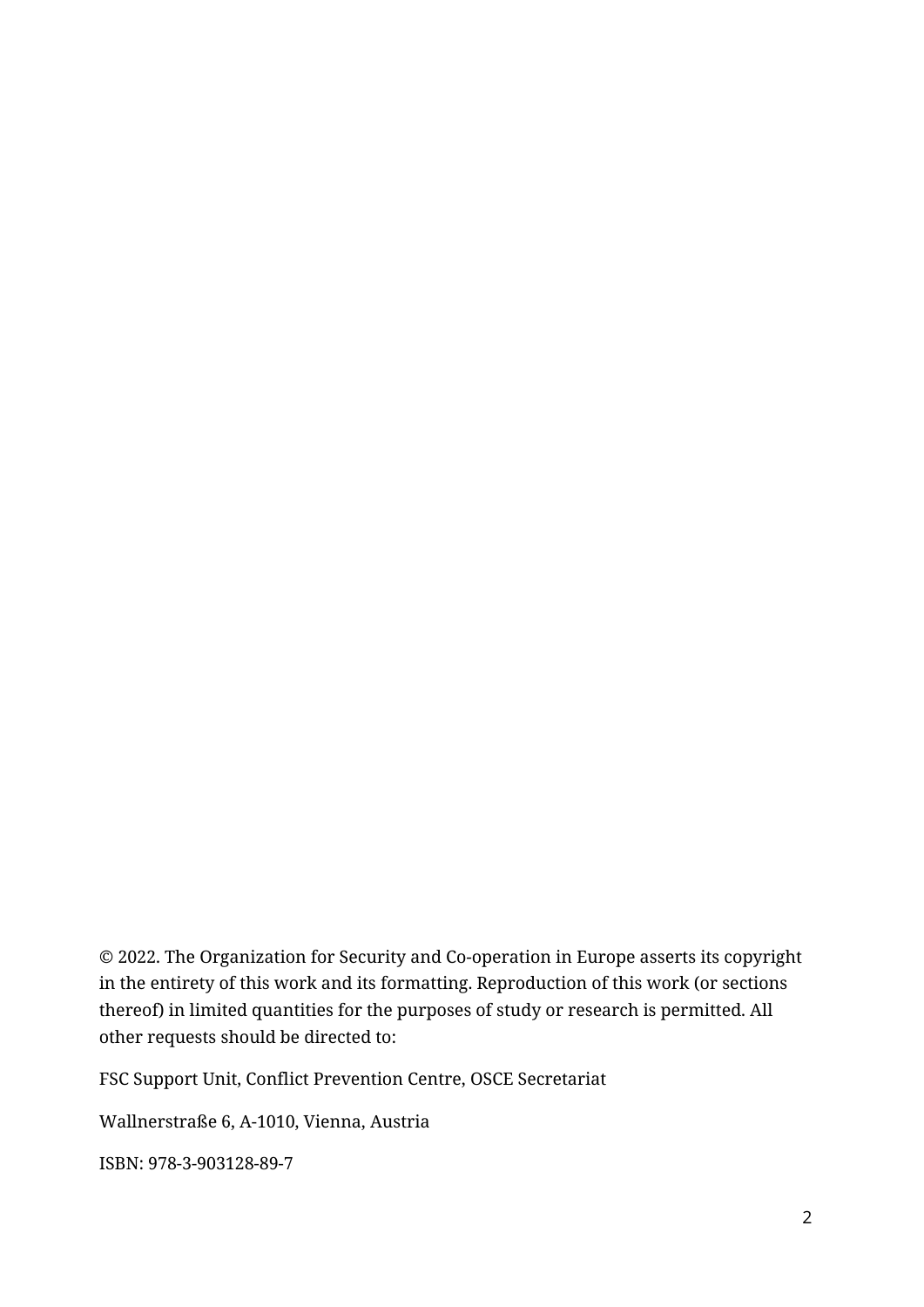# **CONSOLIDATED REFERENCES TO FSC MANDATES**

# <span id="page-2-0"></span>**CONTENTS**

| 2.  |                                                                            |  |
|-----|----------------------------------------------------------------------------|--|
| 3.  |                                                                            |  |
| 4.  |                                                                            |  |
| 5.  |                                                                            |  |
| 6.  |                                                                            |  |
| 7.  |                                                                            |  |
| 8.  |                                                                            |  |
| 9.  |                                                                            |  |
| 10. |                                                                            |  |
|     | ANNEX I – CPC Implementation Calendar (Deadlines, commitments and relevant |  |
|     |                                                                            |  |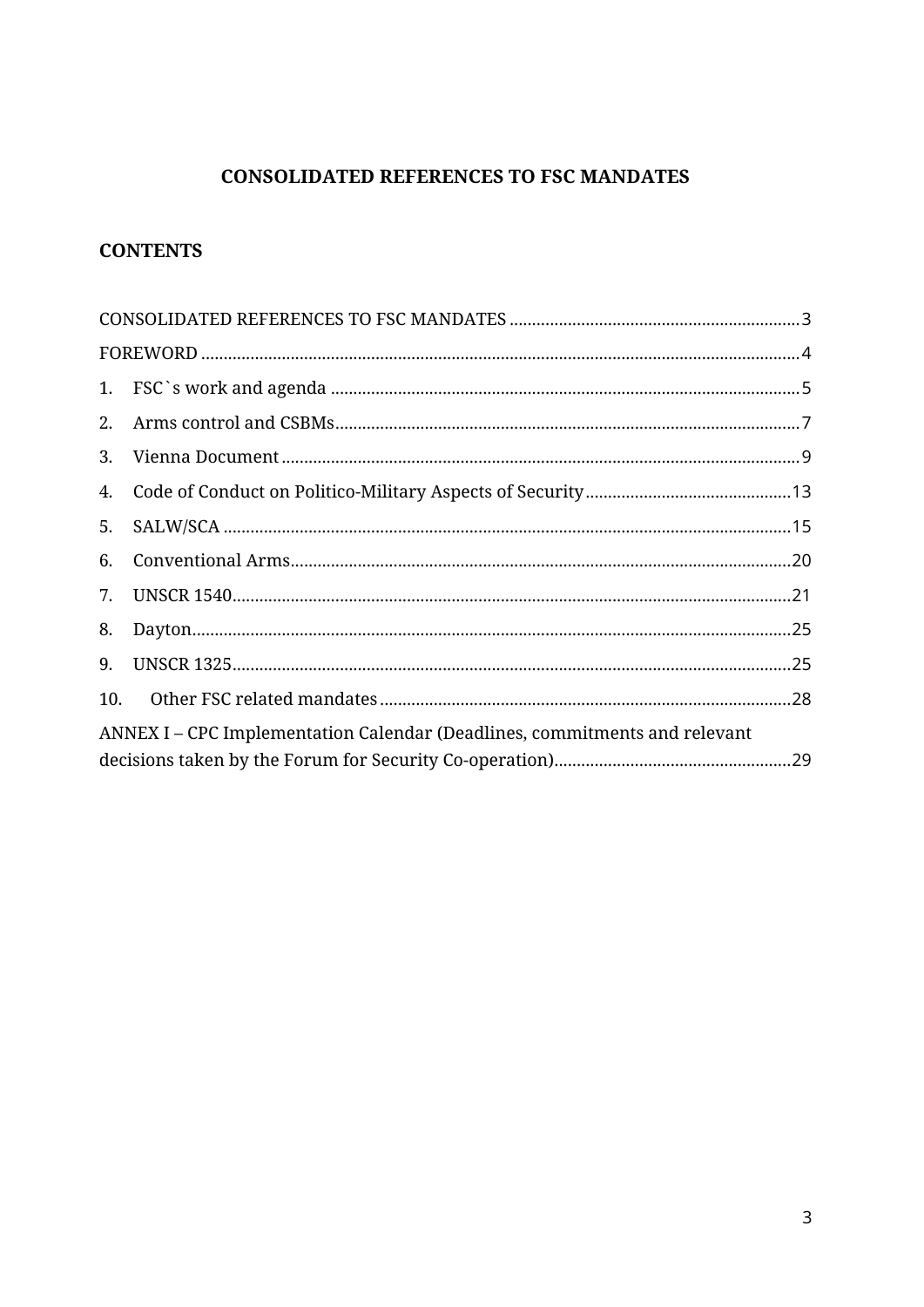#### **FOREWORD**

<span id="page-3-0"></span>This document aims to provide a consolidated reference to the mandates of the Forum for Security Co-operation (FSC) in all areas of its work. The reference is intended as a practical tool for conceptualizing, planning and implementing activities in accordance with the FSC mandates in the OSCE politico-military dimension of security. This includes amongst others Conventional Arms Control and Confidence- and Security-Building Measures (CSBMs), Vienna Document, Code of Conduct on Politico-Military Aspects of Security, small arms and light weapons (SALW) and stockpiles of conventional ammunition (SCA), commitments under United Nations Security Council resolution 1540 (UNSCR 1540), the Agreement on Sub-Regional Arms Control, Annex 1-B, Article IV of the General Framework Agreement for Peace in Bosnia and Herzegovina, and United Nations Security Council resolution 1325 (UNSCR 1325). The document includes an introductory paragraph under each section, summarizing the FSC mandate in each given area. For a complete set of FSC related decisions you can also use the annual Index of Decisions related to the FSC. The latest version is [SEC.GAL/8/21 from 13 January 2021.](https://www.google.com/url?client=internal-element-cse&cx=016235372030844727130:fs_f_dbyv08&q=https://www.osce.org/files/f/documents/1/f/30215_2.pdf&sa=U&ved=2ahUKEwjW8YPRq9nzAhUsgf0HHQeACYsQFnoECAAQAQ&usg=AOvVaw0tGCSlz3Ic_8exUPZD9O3g)

The FSC Support Unit and Communication and Technology Unit within the Conflict Prevention Centre in the Vienna-based OSCE Secretariat (FSC SU/CTU), as the focal points and structures for providing advice and practical support to FSC Chairmanships, compiles this document with a view to improve understanding of the FSC mandates, as well as to encourage cooperation and coordination of efforts in the OSCE first dimension among the OSCE-wide family.

In accordance with its mandate and upon request, the FSC SU/CTU stand ready to continue to lend its full support to FSC Chairmanships, OSCE participating States and OSCE Partners for Co-operation in the design, planning and implementation of their activities in the politico-military dimension.

The FSC SU/CTU also look forward to continuing its close co-operation with other OSCE Executive Structures and to strengthening partnerships with other international organizations in areas of common work and shared interest.

Feedback, proposals for co-operation and technical assistance requests are most welcome. Please contact us a[t fsc.support@osce.org](mailto:fsc.support@osce.org) or address your comment or query directly to the points of contact as they are listed in the regularly published internal OSCE contact list.

FSC Support Unit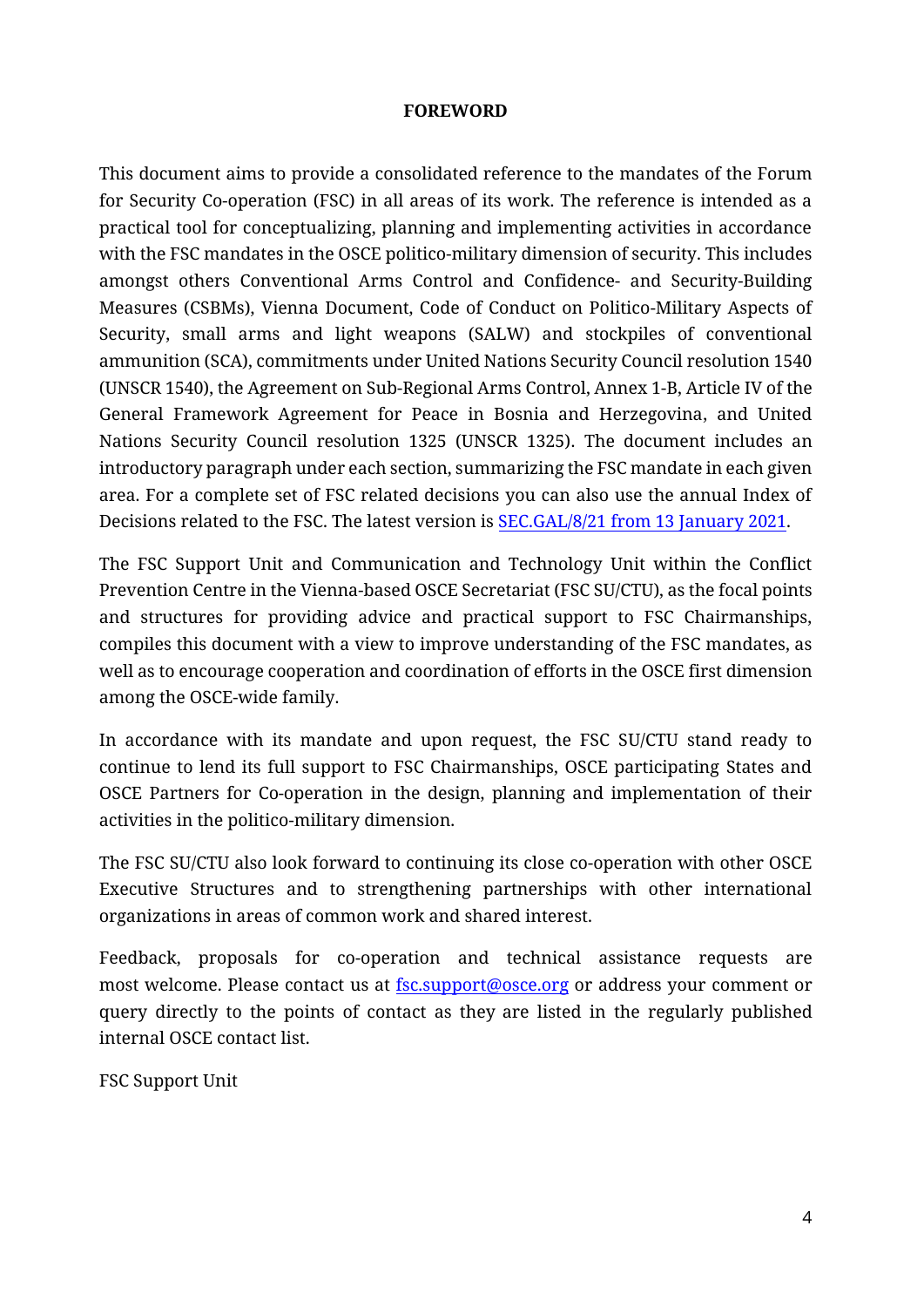## <span id="page-4-0"></span>**1. FSC`s work and agenda**

*(Mandates for the FSC, WGs, Communications Network, Partners for Co-operation)*

The FSC is the key platform that supports the OSCE's work in the politico-military dimension, where the OSCE's 57 pS cooperate for greater openness and transparency to increase military security and stability in the Euro-Atlantic and Eurasian areas.

On 9 - 10 July 1992, [the Third CSCE Summit of Heads of State or Government](https://www.osce.org/mc/39530) held in [Helsinki](https://www.osce.org/mc/39530) established the FSC as a decision-making body to consult on arms control, disarmament and confidence- and security-building, security co-operation and conflict prevention in the OSCE area. Its mandate was expanded in 1994 and in the early 2000s, when the FSC began designing and implementing assistance projects on the ground.

During th[e Fifth OSCE Summit of Heads of State or Government in Lisbon, 2-3 December](https://www.osce.org/mc/39539)  [1996,](https://www.osce.org/mc/39539) the OSCE pS adopted a decision to establish a new work program for the FSC, including: implementation of agreed arms control and confidence- and security-building measures; address regional issues and explore possibilities for enhanced co-operation; develop its security dialogue as a body for regular and substantial exchanges of information on the work done and the progress made concerning separate arms control negotiations and processes; seek ways of strengthening existing arms control agreements and CSBM regimes, in particular the Vienna Document 1994, in order to increase transparency and predictability in their security relations; look at the prospects for promoting co-operative forms of verification and at how best to use CSBMs and other arms control instruments in preventive diplomacy, crisis management and post-conflict rehabilitation.

The FSC maintains three subsidiary working bodies: Working Group A (WGA), Working Group B (WGB), and the OSCE Communications Group. Their functions were defined in [Decision No. 1/00 on FSC Working Groups](https://www.osce.org/files/f/documents/d/1/27619.pdf) (FSC.DEC/1/00) as follows:

- WGA will continue the work in accordance with the mandate of the FSC and, where appropriate, develop new approaches to the items contained therein, taking into account the specific characteristics of the armed forces of individual participating States. WGA will monitor and discuss the implementation of measures, decisions and commitments adopted by the FSC; prepare the Annual Implementation Assessment Meeting, as defined in Chapter XI of the Vienna Document; ensure the appropriate follow-up of that meeting; and prepare, if appropriate, for FSC discussions on implementation. At least once a month the meeting of Working Group A will be devoted to implementation issues.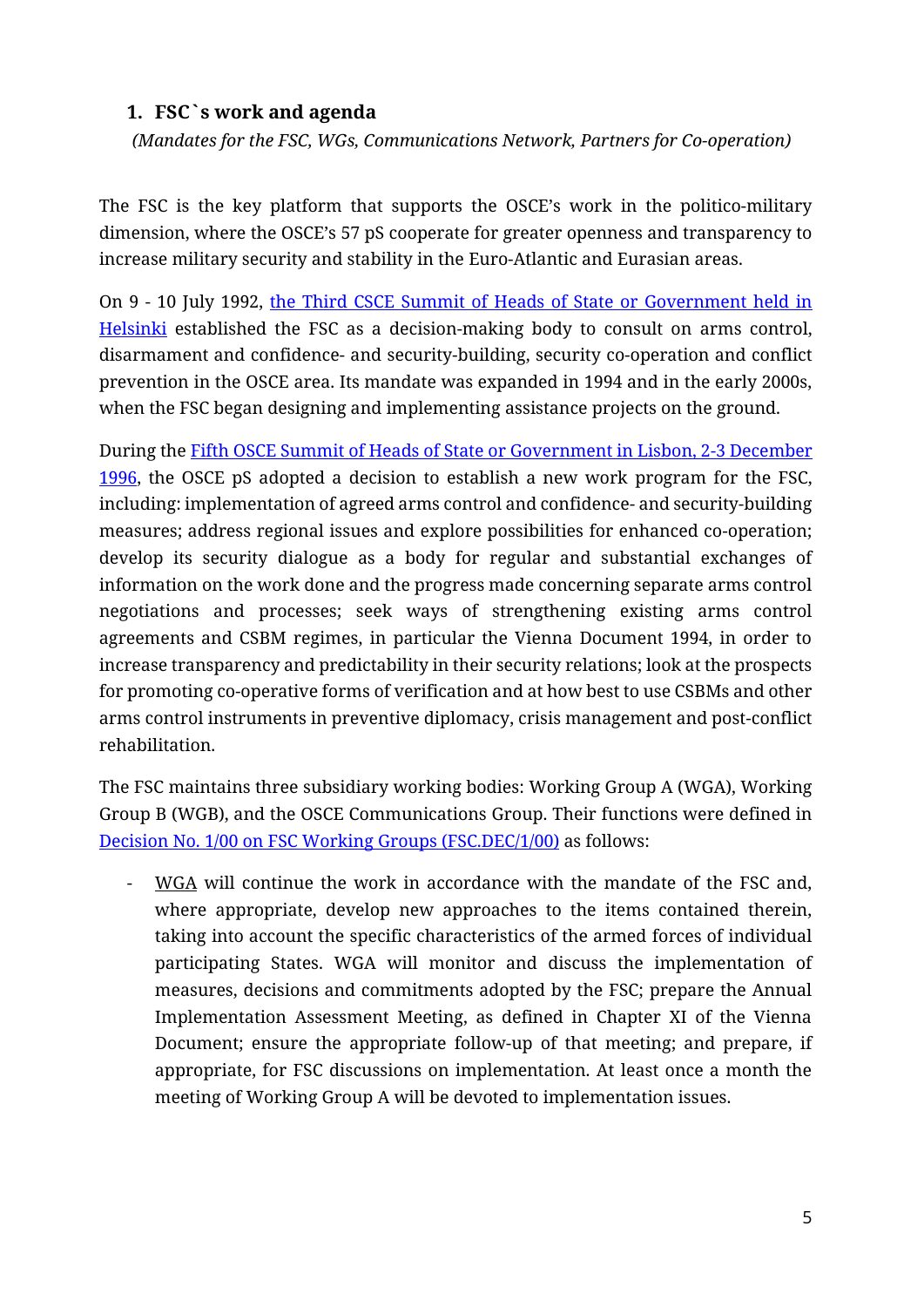- WGB will address future challenges and risks to military security in the OSCE region and develop goals and methods for building, maintaining and improving stability and security, both in the OSCE region as a whole and at a regional level.
- The OSCE Communications Group is organized, and will address issues, in accordance with the OSCE [Communications Network Document](https://www.osce.org/fsc/29839) (FSC.DEC 5/99), and report regularly to the FSC.

On 27 November 2002 the FSC adopted a Decision No. 18/02 on Security Risk Arising from [Stockpiles of Ammunition and Explosives for Use in Conventional Armaments in Surplus](https://www.osce.org/files/f/documents/3/4/13533.pdf)  [or Awaiting Destruction in the OSCE Area](https://www.osce.org/files/f/documents/3/4/13533.pdf). This included in the FSC's work program the question of security risks arising from stockpiles of ammunition and explosives for use in conventional armaments defined by the participating State requesting assistance as surplus or awaiting destruction in the OSCE area. FSC Working Group B was "charged with analysing this question and, if appropriate, to identify and study possible concrete measures and projects including their financial implications, in conformity with the Platform for Co-operative Security and taking into account experiences from previous and/or existing projects".

On 7 December 2011, at the [Eighteenth Meeting of the Ministerial Council in Vilnius,](https://www.osce.org/files/f/documents/7/d/86531.pdf) a Ministerial Decision was adopted on tasking the FSC, in accordance with its mandate, in 2012, to: "Further promote the discussion in the Security Dialogue on current security issues; Give further impetus to negotiations on updating and modernizing the Vienna Document on Confidence- and Security-Building Measures with the aim of increasing military stability, transparency and predictability for all participating States; Intensify the discussion on the annual information exchange on the Code of Conduct on Politico-Military Aspects of Security and examine its application in the context of existing political and military situation, in particular through a focused review during the first annual discussion on its implementation; Explore ways to update the OSCE Principles Governing Non-Proliferation of 1994; Support the ongoing activities in assisting in the implementation of UN Security Council resolution 1540 by, inter alia, maintaining the information sharing on national progress and lessons learned in this regard; Examine ways that it can assist in the implementation in the OSCE region of United Nations Security Council resolution 1325 (2000) and related resolutions on the issue of gender and security" [\(MC.DEC](https://www.osce.org/files/f/documents/7/d/86531.pdf) 7/11).

*The following list includes relevant decisions and documents defining the FSC's work and agenda:*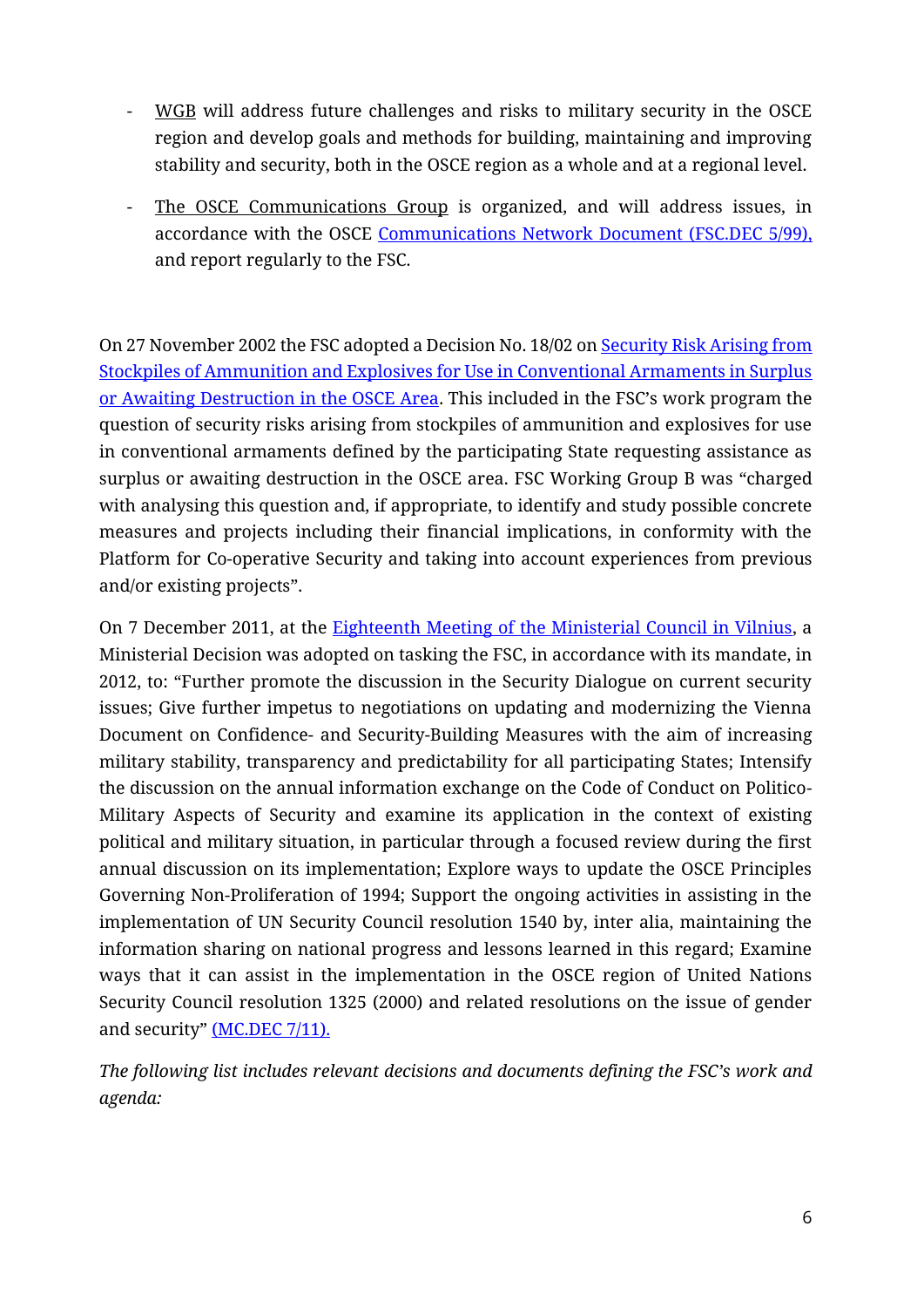- i. MC Decisions
	- i. 2007 [MC Decision on the Issues Relevant to the FSC](https://www.osce.org/mc/29556) (MC.DEC 3/07)
	- ii. 2008 MC Decision [on the Issues Relevant to the FSC](https://www.osce.org/mc/35532) (MC.DEC. 13/08)
	- iii. 2009 [MC Decision on the Issues Relevant to the FSC](https://www.osce.org/cio/40698) (MC.DEC. 16/09)
	- iv. 2011 [MC Decision on the Issues Relevant to the FSC](https://www.osce.org/mc/86531) (MC.DEC. 7/11)

## ii. MC and Summit Documents

- i. [Helsinki Document 1992](https://www.osce.org/mc/39530)
- ii. [Lisbon Document 1996](https://www.osce.org/mc/39539)
- iii. [Astana Summit 2010](https://www.osce.org/mc/74985) (SUM.DOC 1/10/Corr.1)

### iii. FSC Decisions

- i. The Special Committee will be referred to as FSC (FSC.DEC 1/95)
- ii. Enhance the effectiveness of the FSC (FSC.DEC 2/95)
- iii. Establishment of WGA and WGB (FSC.DEC 9/95)
- iv. Mandate of WGA (FSC.DEC 16/95)
- v. Development of the FSC's agenda (FSC.DEC 9/96)
- vi. [Communications Network Document](https://www.osce.org/fsc/29839) (FSC.DEC 5/99)
- vii. [Task WGB with the analysis of the issue and the examination of](https://www.osce.org/fsc/29773)  [measures in the OSCE region stemming from the discussion within](https://www.osce.org/fsc/29773)  [the Forum](https://www.osce.org/fsc/29773) (FSC.DEC 6/99)
- viii. [FSC Working Groups](https://www.osce.org/fsc/27619) (FSC.DEC 1/00)
	- ix. [Extension of the duration of the FSC Chairmanship](https://www.osce.org/de/fsc/22392) (FSC.DEC 9/01)
	- x. [Security risks arising from stockpiles of ammunition](https://www.osce.org/fsc/13533) (FSC.DEC 18/02)

# <span id="page-6-0"></span>**2. Arms control and CSBMs**

*(Framework documents, decisions, principles, Structured Dialogue)*

In 1996, Heads of State or Government of the participating States of the OSCE met in Lisbon to assess the situation in the OSCE region and establish a co-operative foundation for our common security. Through adoption of th[e Lisbon Declaration on a Common and](https://www.osce.org/files/f/documents/1/0/39539.pdf)  [Comprehensive Security Model for Europe for the twenty-first century](https://www.osce.org/files/f/documents/1/0/39539.pdf) OSCE pS committed, *inter alia*, to the continuation of the arms control process as a central security issue in the OSCE region. They reaffirmed the importance of the Treaty on Conventional Armed Forces in Europe (CFE) and welcomed the decision of the CFE States Parties to adapt it to a changing security environment in Europe so as to contribute to common and indivisible security.

In that occasion, OSCE pS committed to make further efforts in the FSC in order to jointly address common security concerns of pS and to pursue the OSCE's comprehensive and co-operative concept of indivisible security. They recognized that arms control, including disarmament and confidence- and security-building, is integral to the OSCE's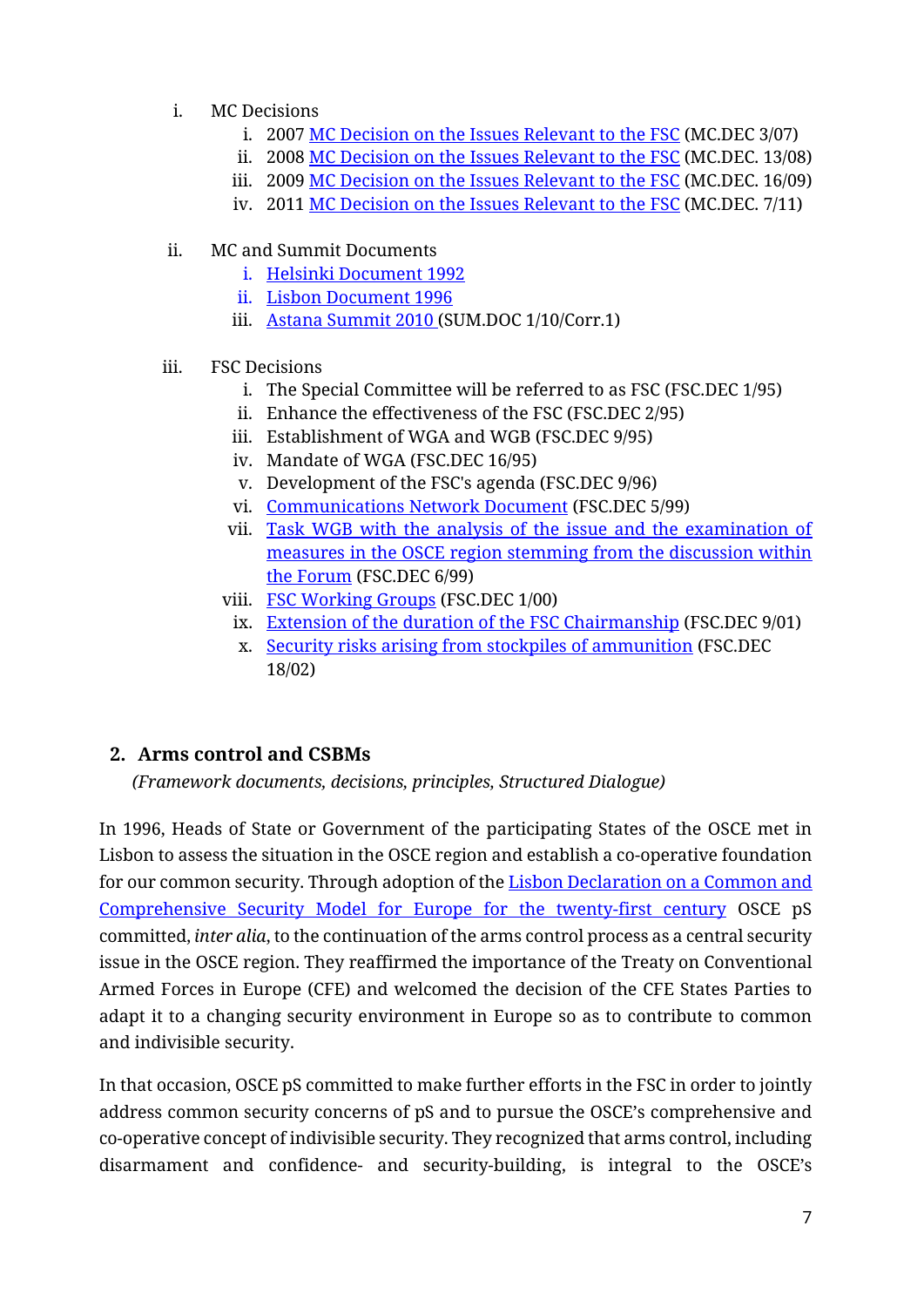comprehensive and co-operative concept of security. In this respect, OSCE pS decided to establish a **Framework for Arms Control,** designed to create a web of interlocking and mutually reinforcing arms control obligations and commitments. The Framework serves as a basis for an agenda for arms control, with a view to strengthening the network of security commitments that the OSCE pS undertake to each other. Finally, with the adoption of Decision No. 9/96 on Development of the Agenda of the Forum for Security Co-operation [\(FSC.DEC/9/96\)](https://www.osce.org/files/f/documents/1/0/39539.pdf) it was decided that the FSC should, as a matter of priority, address the following issues: implementation of agreed arms control measures; regional measures; developing a web of arms control agreements; enhancing agreed measures and developing new ones.

On 16 November 1999, at the 269th Plenary Meeting the OSCE Forum for Security Cooperation in Istanbul, OSCE pS adopted the [Vienna Document 1999 on the Negotiations](https://www.osce.org/files/f/documents/b/2/41276.pdf)  on Confidence- [and Security-Building Measures](https://www.osce.org/files/f/documents/b/2/41276.pdf) (FSC.DOC/1/99).

On 18 November 1999, [at the Sixth OSCE Summit of Heads of State or Government in](https://www.osce.org/files/f/documents/6/5/39569.pdf)  [Istanbul,](https://www.osce.org/files/f/documents/6/5/39569.pdf) OSCE pS adopted a **Charter for European Security**. Under the Charter, OSCE pS recognized that full implementation, timely adaptation and, when required, further development of arms control agreements and CSBMs are key contributions to political and military stability. Furthermore, they recognized that the **Vienna Document 1999**, together with other documents adopted by the Forum for Security Co-operation (FSC) on politico-military aspects of security, provide valuable tools for all OSCE participating States in building greater mutual confidence and military transparency. OSCE pS pledged to continue to make regular use of and fully implement all OSCE instruments in this field and seek their timely adaptation in order to ensure adequate response to security needs in the OSCE area.

On 3 December 2010, in the [Astana Commemorative Declaration:](https://www.osce.org/files/f/documents/b/6/74985.pdf) "Towards a Security [Community"](https://www.osce.org/files/f/documents/b/6/74985.pdf), the Heads of State or Government of the OSCE pS affirmed that Conventional arms control and confidence- and security-building regimes remain major instruments for ensuring military stability, predictability and transparency, and should be revitalized, updated and modernized. [\(SUM.DOC/1/10/Corr.1\\*\)](https://www.osce.org/files/f/documents/b/6/74985.pdf)

On 7 December 2011, through [MC Decision No. 7/11 on Issues Relevant to the Forum for](https://www.osce.org/files/f/documents/7/d/86531.pdf)  [Security Co-operation \(MC.DEC/7/11\)](https://www.osce.org/files/f/documents/7/d/86531.pdf), the FSC was tasked, in accordance with its mandate to, *inter alia*, give further impetus to negotiations on updating and modernizing the Vienna Document on Confidence- and Security-Building Measures with the aim of increasing military stability, transparency and predictability for all participating States.

Finally, on 9 December 2016 through the **Declaration on Twentieth Anniversary of the** [OSCE Arms Control Framework](https://www.osce.org/chairmanship/289496) adopted at the OSCE Ministerial Council in Hamburg, the Foreign Ministers of the OSCE pS underlined the importance of conventional arms control and confidence- and security-building measures (CSBMs) for advancing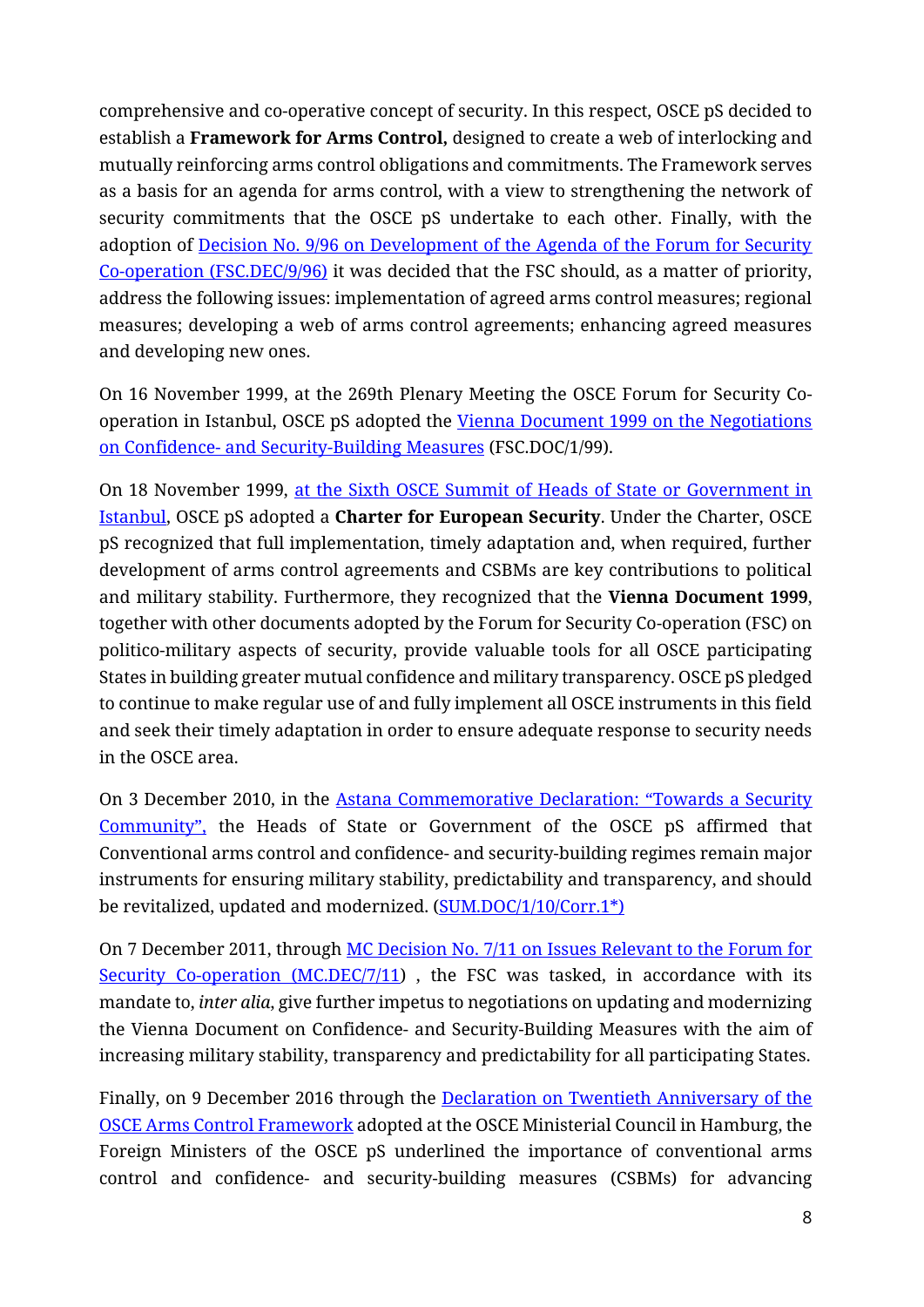comprehensive, co-operative and indivisible security in the OSCE area, while at the same time recognizing the interrelation between CSBMs and conventional arms control, and the wider politico-military context. In this respect, they welcomed the launching of a **Structured Dialogue** on the current and future challenges and risks to security in the OSCE area to foster a greater understanding on these issues that could serve as a common solid basis for a way forward.

*The following list includes relevant decisions and documents defining the FSC's mandate on Arms Control and CSBMs:*

- i. Summit/MC Documents
	- i. [Helsinki Final Act 1975](https://www.osce.org/helsinki-final-act)
	- ii. [Stockholm Document 1986](https://www.osce.org/fsc/41238)
	- iii. [Vienna Document 1990](https://www.osce.org/fsc/41245)
	- iv. [Vienna Document 1992](https://www.osce.org/fsc/41253)
	- v. [Vienna Document 1994](https://www.osce.org/fsc/41270)
	- vi. [Lisbon Document 1996](https://www.osce.org/mc/39539)
	- vii. [Istanbul Document](https://www.osce.org/mc/39569) 1999
	- viii. [Astana Summit 2010](https://www.osce.org/mc/74985) (SUM.DOC 1/10/Corr.1)

#### ii. MC Decisions

- i. 2007 [MC Decision on the Issues Relevant to the FSC](https://www.osce.org/mc/29556) (MC.DEC 3/07)
- ii. 2008 [MC Decision on the Issues Relevant to the FSC](https://www.osce.org/mc/35532) (MC.DEC. 13/08)
- iii. 2009 [MC Decision on the Issues Relevant to the FSC](https://www.osce.org/cio/40698) (MC.DEC. 16/09)
- iv. 2011 [MC Decision on the Issues Relevant to the FSC](https://www.osce.org/mc/86531) (MC.DEC. 7/11)

### iii. MC Declaration

i. [From Lisbon to Hamburg: Declaration on the Twentieth](https://www.osce.org/chairmanship/289496)  [Anniversary of the OSCE Framework for Arms Control](https://www.osce.org/chairmanship/289496) (MC.DOC/4/16)

### <span id="page-8-0"></span>**3. Vienna Document**

*(including information exchange)*

On 4 March 1992, the participating States adopted the Vienna Document 1992, which built upon and added to the confidence- and security-building measures contained in the Vienna Document 1990. On 28 November 1994, the participating States similarly adopted the Vienna Document 1994.

On 16 November 1999, at the 269th Plenary Meeting the OSCE Forum for Security Cooperation in Istanbul, OSCE pS adopted the [Vienna Document 1999](https://www.osce.org/files/f/documents/b/2/41276.pdf) on the Negotiations on Confidence- [and Security-Building Measures](https://www.osce.org/files/f/documents/b/2/41276.pdf)**,** which built upon and added to the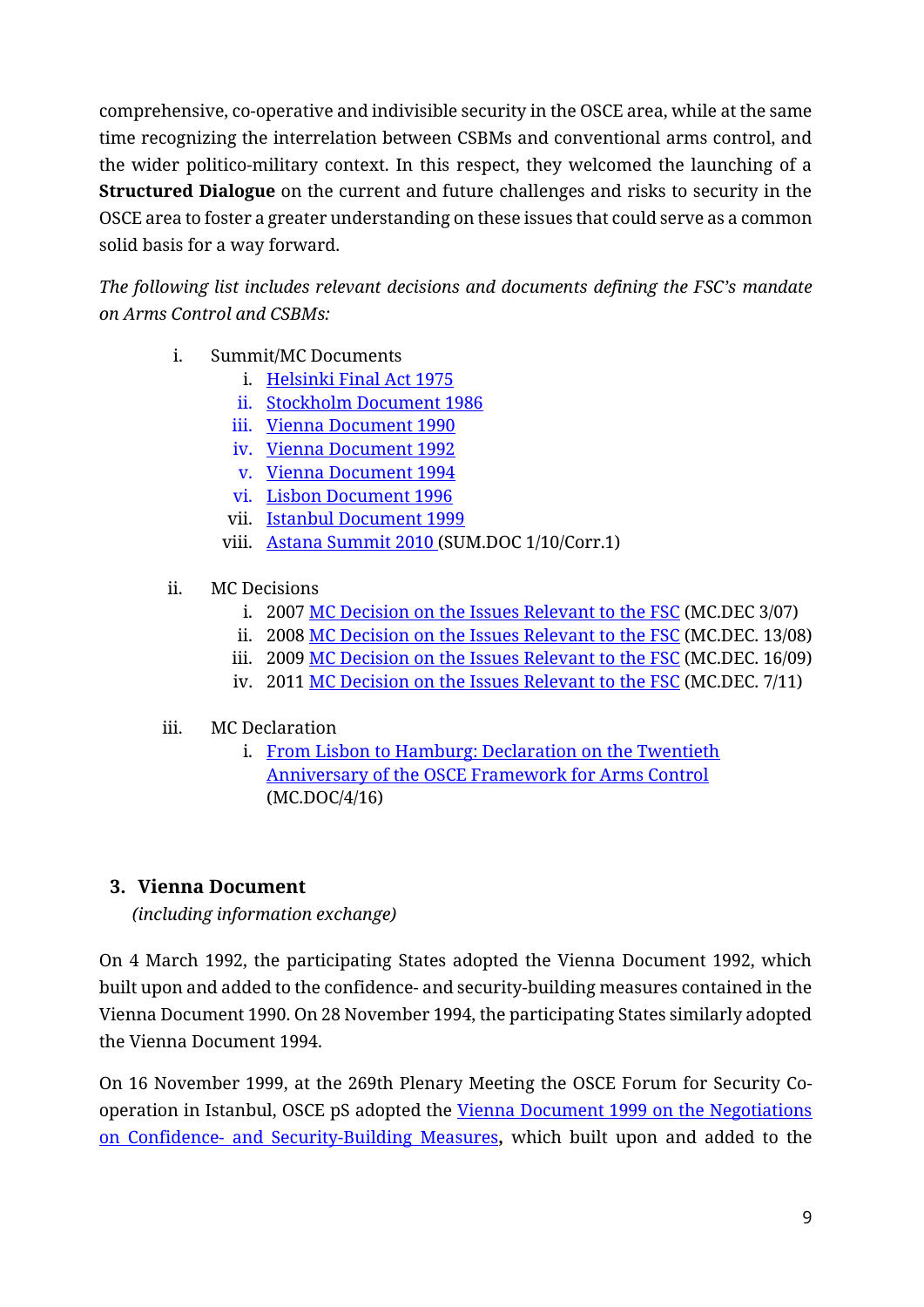confidence- and security-building measures contained in the Document of the Stockholm Conference 1986.

On 19 May 2010, through [FSC Decision on establishing a procedure for incorporating](https://www.osce.org/files/f/documents/0/1/68695.pdf)  [relevant FSC decisions into the Vienna Document \(FSC.DEC 1/10\),](https://www.osce.org/files/f/documents/0/1/68695.pdf) the FSC decided:

1. That FSC decisions which update existing provisions of the Vienna Document should include the exact textual changes made to the Document;

2. To label FSC decisions updating the Vienna Document as "Vienna Document Plus" (VD PLUS);

3. That VD PLUS provisions decided upon by the FSC will supersede any equivalent existing VD provisions;

4. That VD PLUS provisions decided upon by the FSC shall enter into force on the date of adoption unless it is otherwise specified in the text of the decision;

5. To organize a special FSC meeting to take place every five calendar years or more frequently, as decided by the FSC, starting not later than 2011 and taking into account the Annual Implementation Assessment Meeting (AIAM), as appropriate, in order to reissue the Vienna Document;

6. To task the OSCE Conflict Prevention Centre (CPC) with keeping a record of all valid VD PLUS provisions;

7. To task the OSCE Secretariat within one month of the special FSC meeting with reissuing the Vienna Document labelled with the year of the revision.

Finally, on 30 November 2011, [with Decision No 14/11](https://www.osce.org/files/f/documents/a/1/86087.pdf) on Reissuing the Vienna Document, the FSC decided to reissue the Vienna Document under the title "Vienna Document 2011 on Confidence- and Security-Building Measures". Subsequently, the Vienna Document 2011 on Confidence- and Security-Building Measures was reissued. In this landmark document, OSCE pS committed to a broad spectrum of measures, and contains amongst others the following provisions:

- exchange annually information on their military forces concerning the military organization, manpower and major weapon and equipment systems, in the zone of application for confidence- and security-building measures (CSBMs). Participating States which have no military forces to be reported will so inform all other participating States;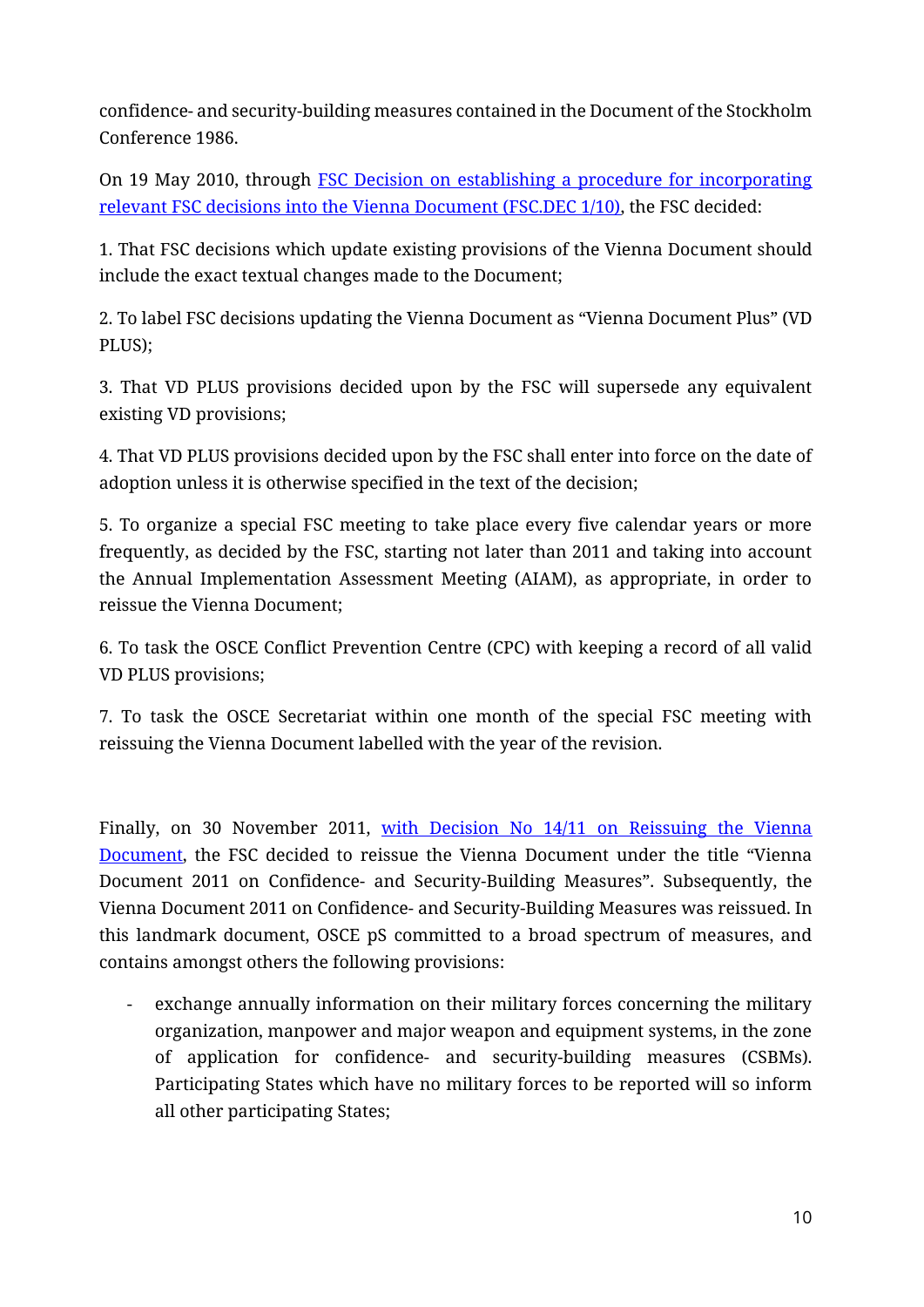- exchange data relating to their major weapon and equipment systems as specified in the provisions on Information on Military Forces within the zone of application for CSBMs;
- exchange annually information on their plans for the deployment of major weapon and equipment systems as specified in the provisions on Information on Military Forces within the zone of application for CSBMs;
- exchange annually information on defence policy and doctrine, force planning, information on previous expenditures, information on budgets. To increase transparency, each participating State may ask any other participating State for clarification of the information provided. Furthermore, participating States are encouraged to provide any other factual and documentary information relating to their defence planning.
- consult and co-operate about unusual and unscheduled activities of their military forces outside their peacetime locations which are militarily significant, within the zone of application for CSBMs and about which a pS expresses its security concern.
- co-operation by reporting and clarifying hazardous incidents of a military nature within the zone of application for CSBMs in order to prevent possible misunderstandings and mitigate the effects on another pS.
- voluntary hosting of visits to dispel concerns about military activities.
- visits to air bases (when pS have air combat units) and military facilities in a 5 year cycle. Also to host observation to certain military facilities when appropriate. New major weapon and equipment systems need to be demonstrated within one year after being operationally deployed. Also many other voluntary contact visits are encouraged.
- a broad set of provisions on the notification of major exercises, and procedures on compliance and verification, including observation of larger exercises. Annual calendars of military activities are to be provided, and there is a separate chapter on the constraints on military activities.

*The following list includes relevant decisions and documents defining the FSC's mandate on the Vienna Document:*

- i. FSC Documents
	- i. [Vienna Document 2011](https://www.osce.org/fsc/86597) (FSC.DOC/1/11)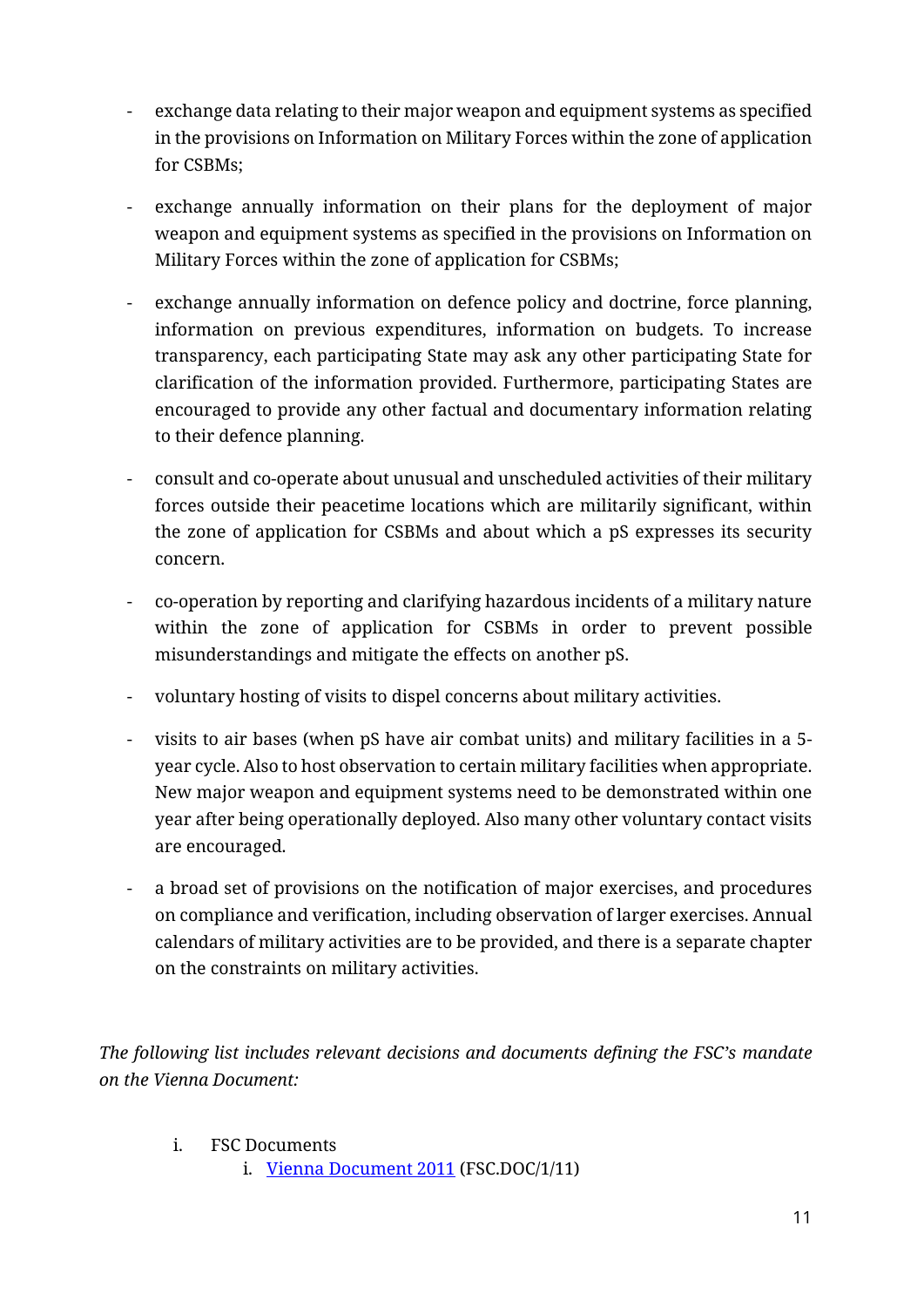- ii. FSC Decisions
	- i. FSC Chairperson's Perception on the Implementation of Certain Provisions of the Vienna Document 1999 (FSC.DEL/595/02/Rev.2)
	- ii. [Measures to Improve the Availability of Exchanged FSC-related](https://www.osce.org/files/f/documents/0/9/29987.pdf)  [Information](https://www.osce.org/files/f/documents/0/9/29987.pdf) (FSC.DEC 17/07)
	- iii. [Establishing a procedure for incorporating relevant FSC Decisions](https://www.osce.org/fsc/68695)  [into the Vienna Document](https://www.osce.org/fsc/68695) (FSC.DEC 1/10)
	- iv. [Vienna Document Plus Decision on taking national holidays into](https://www.osce.org/fsc/73473)  [account when planning verification activities](https://www.osce.org/fsc/73473) (FSC.DEC 10/10)
	- v. [Vienna Document Plus Decision on timing of a demonstration of](https://www.osce.org/fsc/73597)  [new types of major weapon and equipment systems](https://www.osce.org/fsc/73597) (FSC.DEC 11/10)
	- vi. [Vienna Document Plus Decision on incorporating FSC. Decision No.](https://www.osce.org/fsc/73603)  [1/10 into the Vienna Document Chapter XII](https://www.osce.org/fsc/73603) (FSC.DEC 12/10)
	- vii. [Vienna Document Plus Decision on updating the listing of Partners](https://www.osce.org/fsc/73609)  [for Co-operation mentioned in Chapter XII](https://www.osce.org/fsc/73609) (FSC.DEC 13/10)
	- viii. [Vienna Document Plus Decision on eligibility of air bases for hosting](https://www.osce.org/fsc/73964)  [visits](https://www.osce.org/fsc/73964) (FSC.DEC 15/10)
		- ix. [Vienna Document Plus Decision on updating the list of OSCE](https://www.osce.org/fsc/80783)  [participating States mentioned in the Introduction](https://www.osce.org/fsc/80783) (FSC.DEC 4/11)
		- x. [Vienna Document Plus Decision on accuracy of co-ordinates of](https://www.osce.org/fsc/81141)  formations, [combat units, air formations and air combat units](https://www.osce.org/fsc/81141) (FSC.DEC 6/11)
		- xi. [Vienna Document Plus Decision on amendments and additions to](https://www.osce.org/fsc/81700)  [Chapter IX "Compliance and Verification" paragraphs 98 and 127](https://www.osce.org/fsc/81700) (FSC.DEC 7/11)
	- xii. [Vienna Document Plus Decision on Updating the Title and](https://www.osce.org/fsc/83332)  [Introduction of the Vienna Document 1999](https://www.osce.org/fsc/83332) (FSC.DEC 10/11)
	- xiii. [Reissuing the Vienna Document](https://www.osce.org/fsc/86087) (FSC.DEC 14/11)
	- xiv. [Vienna Document 2011 Notification Formats](https://www.osce.org/files/f/documents/0/2/91109.pdf) (FSC.DEC/2/12) decided to adopt the document with the notification formats (FSC.GAL/52/12/Rev.1)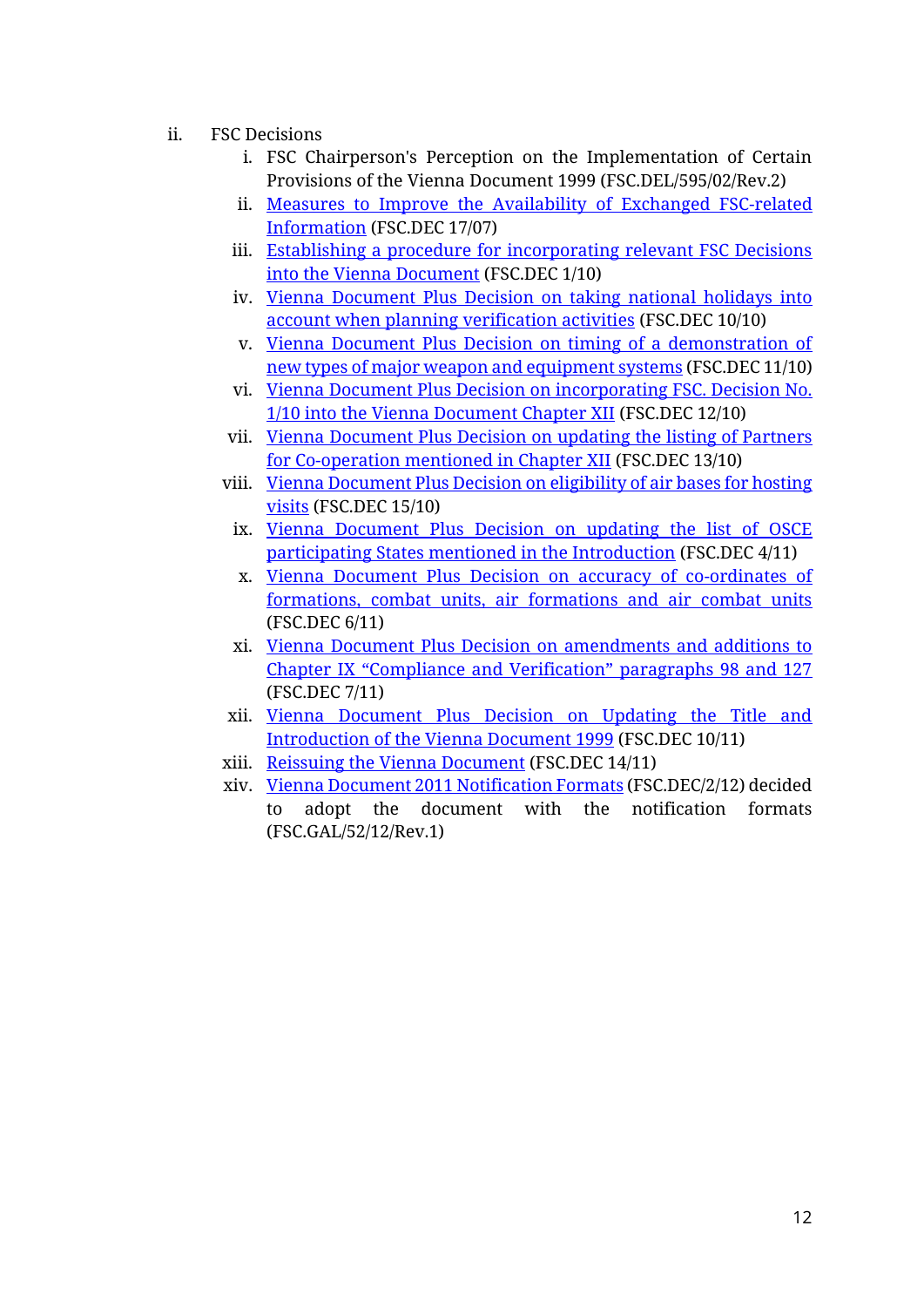- iii. Vienna Document Plus Decisions which have not been integrated yet in the current VD 2011 document:
	- i. [Vienna Document Plus Decision No. 9/12 on prior notification of](https://www.osce.org/fsc/96492)  [major military activities](https://www.osce.org/fsc/96492) (FSC.DEC 9/12)
	- ii. [Vienna Document Plus Changes in the Context of the Accession of](https://www.osce.org/fsc/100232)  [Mongolia to the OSCE](https://www.osce.org/fsc/100232) (FSC.DEC 1/13)
	- iii. Vienna Document Plus Decision on Updating the Title of the United [Nations Instrument for Standardized International reporting of](https://www.osce.org/fsc/100233)  [Military Expenditures](https://www.osce.org/fsc/100233) (FSC.DEC 2/13)
	- iv. [Vienna Document Plus Decision on Duration of Visits to Air Bases](https://www.osce.org/fsc/103722) (FSC.DEC 4/13)

# <span id="page-12-0"></span>**4. Code of Conduct on Politico-Military Aspects of Security**

The Code of Conduct [on Politico-Military Aspects of Security](https://www.osce.org/files/f/documents/5/7/41355.pdf) was adopted on 3 December 1994, at the 91st Plenary Meeting of the Special Committee of the CSCE Forum for Security Co-operation in Budapest. This landmark document contains key principles and commitments agreed by the 57 OSCE pS, related to security relations between states and to the democratic control of all armed and security forces within a state. In particular, it commits OSCE pS to exchange information on the democratic oversight of their armed and security forces. The FSC helps the OSCE pS implementing the CoC.

On 8 July 1998, through Decision No. 4/98 the FSC, in accordance with its mandate, established an annual exchange of information on the Code of Conduct on Politico-Military Aspects of Security not later than 15 April of each year (FSC.DEC/4/98).

On 27 November 2002, FSC Decision No. 16/02 [on Expanding the](https://www.osce.org/files/f/documents/2/4/13520.pdf) Code of Conduct [Questionnaire](https://www.osce.org/files/f/documents/2/4/13520.pdf) expanded question 1 of the Code of Conduct Questionnaire to include appropriate measures to prevent and combat terrorism, in particular participation in international agreements to that end [\(FSC.DEC/16/02\)](https://www.osce.org/files/f/documents/2/4/13520.pdf).

In 2011, the FSC decided on an explanatory Reference Guide, to assist pS in completing the Questionnaire. The FSC further decided to hold an annual implementation discussion on the Code of Conduct to review the replies to the Questionnaire and promote a regular dialogue on aspects of the Code.

On 6 December 2019, through a [Commemorative Declaration on the Occasion of](https://www.osce.org/ministerial-councils/441521) the 25<sup>th</sup> Anniversary [of the OSCE Code of Conduct on Politico-Military Aspects of Security,](https://www.osce.org/ministerial-councils/441521) OSCE pS' Foreign Ministers emphasized the Code of Conduct's value as a unique, norm-setting document and remained committed to its full, faithful and effective implementation. In this context, they pledged to continue promoting the Code of Conduct, inter alia, by discussing and exchanging information on it in the Forum for Security Co-operation,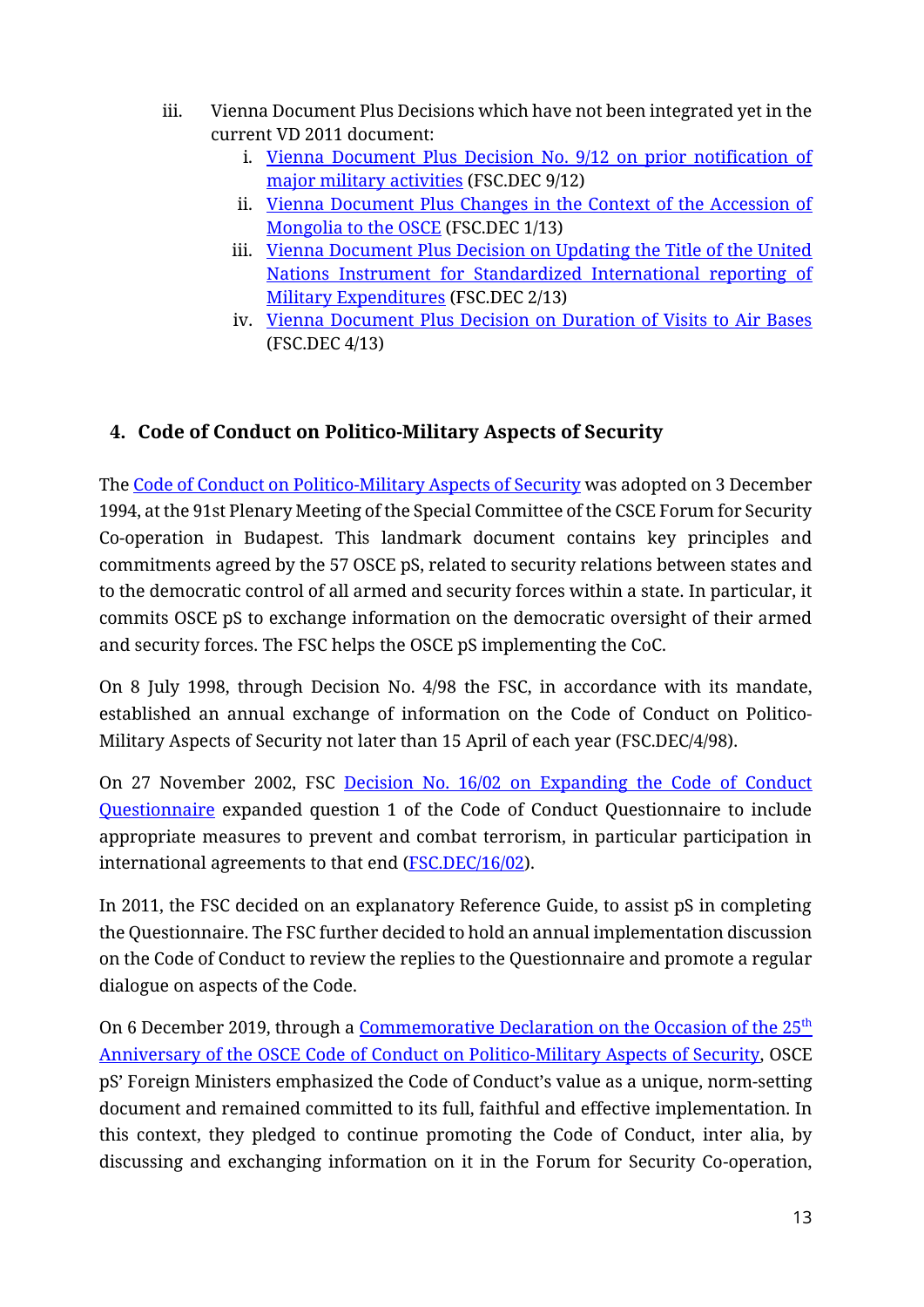organizing annual meetings on its implementation and regional seminars, and undertaking awareness-raising efforts. Finally, they welcomed the continuation of outreach efforts on the Code of Conduct for the benefit of the OSCE Mediterranean and Asian Partners for Co-operation [\(MC.DOC/1/19\)](https://www.osce.org/files/f/documents/f/2/441521.pdf).

*The following list includes relevant decisions and documents defining the FSC's mandate on the Code of Conduct:*

- i. MC Documents
	- i. [Commemorative Declaration on the Occasion of the Twentieth](https://www.osce.org/node/130571)  [Anniversary of the OSCE Code of Conduct on Politico-Military](https://www.osce.org/node/130571)  [Aspects of Security](https://www.osce.org/node/130571) (MC.DOC 11/14)
	- ii. [Commemorative Declaration on the Occasion of the 25th](https://www.osce.org/ministerial-councils/441521)  [Anniversary of the OSCE Code of Conduct on Politico-Military](https://www.osce.org/ministerial-councils/441521)  [Aspects of Security](https://www.osce.org/ministerial-councils/441521) (MC.DOC 1/19)
- ii. FSC Decisions
	- i. [Information exchange on the Code of Conduct on politico-military](https://www.osce.org/files/f/documents/b/8/473697.pdf)  [aspects of security](https://www.osce.org/files/f/documents/b/8/473697.pdf) (FSC.DEC 4/98)
	- ii. [Expanding the Code of Conduct Questionnaire](https://www.osce.org/fsc/13520) (FSC.DEC 16/02)
	- iii. [Awareness Raising and Outreach of the Code of Conduct](https://www.osce.org/fsc/30902) (FSC.DEC 1/08)
	- iv. [Technical update of the questionnaire on the Code of Conduct](https://www.osce.org/fsc/36748) (FSC.DEC 2/09)
	- v. [Reference Guide on the Questionnaire on the OSCE Code of Conduct](https://www.osce.org/fsc/80988)  [on Politico-Military Aspects of Security](https://www.osce.org/fsc/80988) (FSC.DEC 5/11)
	- vi. [Annual Discussion on the Implementation of the Code of Conduct](https://www.osce.org/files/f/documents/3/d/84268.pdf)  [on Politico-Military Aspects of Security](https://www.osce.org/files/f/documents/3/d/84268.pdf) (FSC.DEC/12/11)
- iii. FSC Documents
	- i. [Code of Conduct on Politico-Military Aspects of Security 1994](https://www.osce.org/fsc/41355) (DOC.FSC/1/95)

As a special "spin off" of the Code of Conduct, Security Sector Governance and Reform (SSG/R) is increasingly recognized by the OSCE and its participating States as playing an essential role in conflict prevention, early warning, crisis management, and post-conflict rehabilitation. The concept of SSG/R is supported by a broad normative framework within the OSCE, with the Code of Conduct as a key point of reference.

A set of [OSCE Guidelines on SSG/R](https://www.osce.org/files/f/documents/8/f/231176.pdf) was developed in 2014 and published in 2016, with the participation of an OSCE-wide network of focal points representing all of the OSCE Executive Structures and the OSCE Parliamentary Assembly. The guidelines provide OSCE executive structures and their staff with a tool for pursuing a coherent and coordinated approach to supporting nationally led SSG/R processes.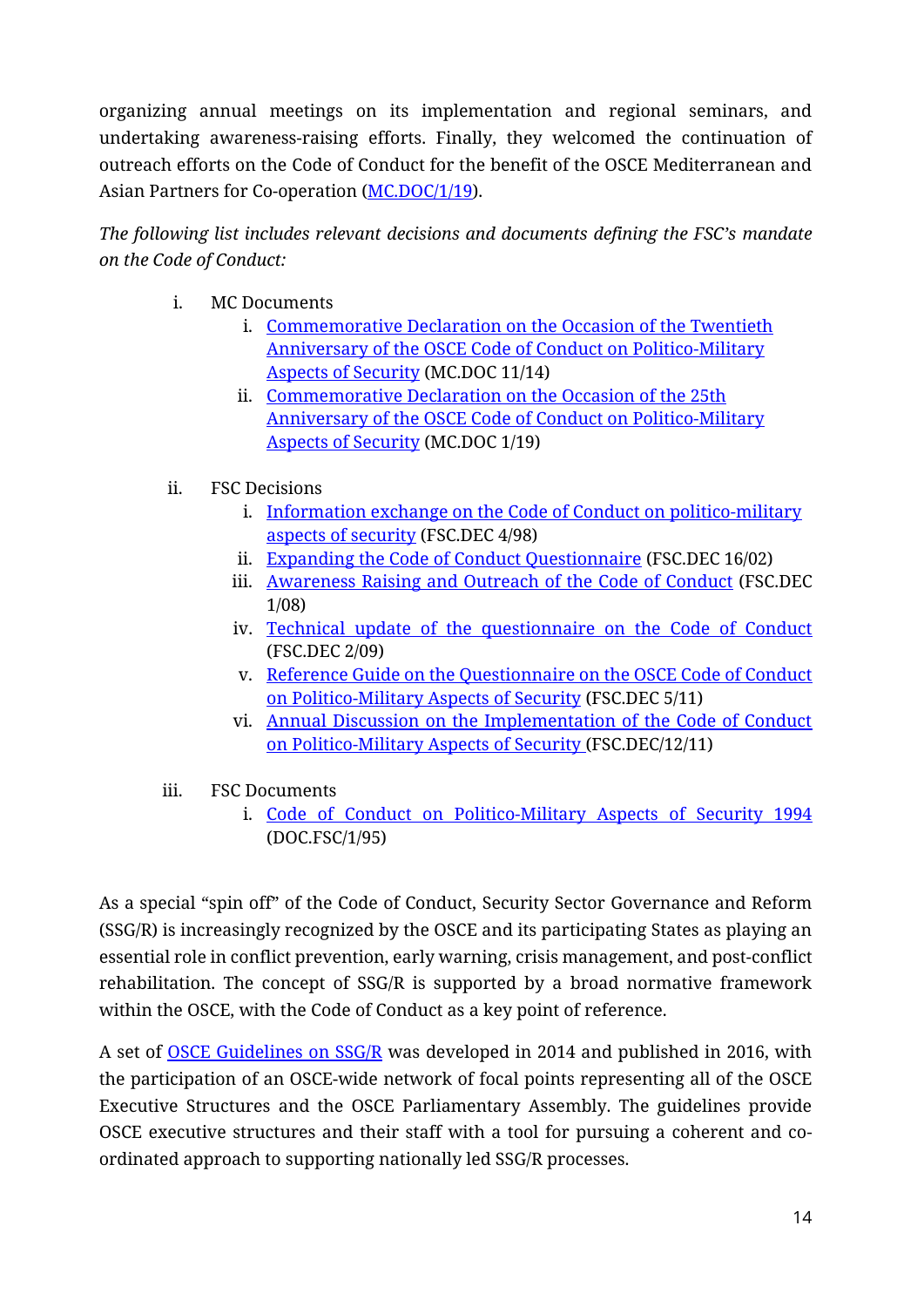i. Security Sector [Governance and Reform: Guidelines for OSCE Staff](https://www.osce.org/secretariat/231176) (2016)

## <span id="page-14-0"></span>**5. SALW/SCA**

*(including information exchange, MANPADS, anti-personnel mines)*

The FSC develops, in accordance with its mandate, norms and provides practical assistance to interested OSCE pS to address the proliferation of illicit small arms and light weapons (SALW), and to mitigate safety and security risks arising from unsafe stockpiles of conventional ammunition (SCA).

In the 1999 Istanbul Summit, a [Decision No. 6/99 on the Spread of Small Arms and](https://www.osce.org/files/f/documents/6/5/39569.pdf)  [Light Weapons](https://www.osce.org/files/f/documents/6/5/39569.pdf) (FSC.DEC/6/99) was welcomed, in which the FSC launched a broad and comprehensive discussion on all aspects of the problem of the spread of small arms and light weapons and to study concrete measures to deal with this issue, in order to respond to the challenge to peace and stability stemming from the excessive and destabilizing accumulation and uncontrolled spread of these weapons.

On 24 November 2000, in occasion of the 308th Plenary Meeting of the OSCE Forum for Security Co-operation (see FSC.JOUR/314), the [OSCE Document on Small Arms And](https://www.osce.org/files/f/documents/7/0/20783.pdf)  Light [Weapons](https://www.osce.org/files/f/documents/7/0/20783.pdf) was adopted. The Document was reissued on 20 June 2012, pursuant to FSC Decision No. 3/12 on the reissuing of the OSCE Document on Small Arms and Light Weapons (see FSC.JOUR/692). The OSCE SALW Document describes concrete norms, principles and measures to reduce the destabilizing accumulation and uncontrolled spread of small arms and light weapons. By adopting it, OSCE pS agreed to develop norms, principles and measures covering all aspects of the issue. These include manufacture, the proper marking of small arms, accurate sustained record keeping, export control criteria, transparency about transfers (i.e. commercial and non-commercial imports and exports) of small arms through effective national export and import documentation and procedures.

The FSC was tasked with reviewing regularly including, as appropriate, through annual review meetings, the implementation of the norms, principles and measures contained in the OSCE SALW Document and to consider specific small arms issues raised by participating States.

On 10 July 2002, FSC [Decision No. 11/02 on Preparation of Best Practice Guides on](https://www.osce.org/files/f/documents/1/b/14987.pdf)  [Small Arms and Light Weapons,](https://www.osce.org/files/f/documents/1/b/14987.pdf) established that in order to assist participating States in implementing the OSCE Document on Small Arms and Light Weapons the FSC would develop best practice guides on the following aspects: national marking systems; national procedures for the control of manufacture; national export and import policy; national control of brokering activities; national procedures for stockpile-management and security; definitions for indicators of a surplus;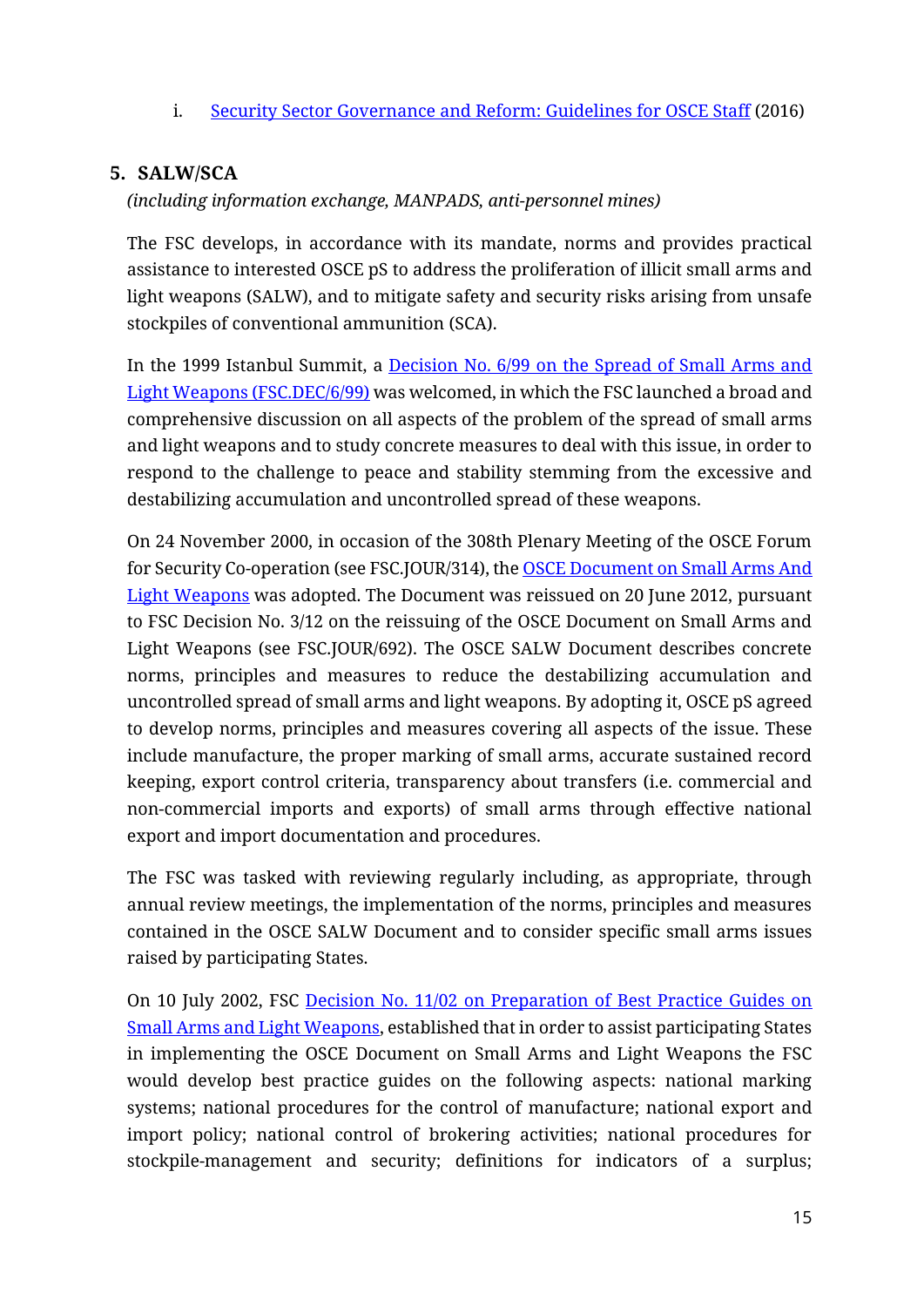techniques and procedures for destruction; and small arms measures as part of disarmament, demobilization and reintegration. Subsequently, with Decision No. [5/03 on Best Practice Guides on Small Arms and Light Weapons,](https://www.osce.org/files/f/documents/6/2/43164.pdf) the FSC decided to develop the [Handbook of Best Practices on Small Arms and Light Weapons \(SALW\),](https://www.osce.org/files/f/documents/e/a/13616.pdf) and encouraged the pS to make such Handbook available to all relevant national authorities for its implementation as appropriate.

In occasion of the 407th Plenary Meeting of the OSCE Forum for Security Co-operation on 19 November 2003 (see FSC.JOUR/413), [the OSCE Document on Stockpiles of](https://www.osce.org/files/f/documents/c/9/15792.pdf)  [Conventional Ammunition](https://www.osce.org/files/f/documents/c/9/15792.pdf) was adopted. By endorsing this document, the OSCE pS decided to adopt and implement the general principles and procedure to address and reduce the security and safety risks posed by the presence of stockpiles of conventional ammunition, explosive material and detonating devices in surplus and/or awaiting destruction in the OSCE area. Furthermore, they agreed to consider developing a "best practice" guide of techniques and procedures for the destruction of conventional ammunition, explosive material and detonating devices, and the management and control of stockpiles.

On 18 June 2008, in FSC Decision No. 6/08 on [Handbook Best Practice Guides on](https://www.osce.org/files/f/documents/7/8/32461.pdf)  [Stockpiles of Conventional Ammunition,](https://www.osce.org/files/f/documents/7/8/32461.pdf) the FSC welcomed the development of the [Handbook of Best Practices on Conventional Ammunition](https://www.osce.org/files/f/documents/5/5/33371.pdf) and encouraged the pS to make such Handbook available to all relevant national authorities for its implementation as appropriate.

In 2019, the FSC launched a comprehensive review and update process to ensure that the OSCE Best Practice Guides on SALW and SCA covering each stage of the life-cycle of SALW remain relevant and applicable.

First adopted in 2018, in 2020, the FSC adopted a decision No. 4/20 on the updated Best Practice Guide [on Deactivation of SALW,](https://www.osce.org/forum-for-security-cooperation/383988) suggesting minimum standards, approaches and procedures to ensure the permanent deactivation of SALW, and provides recommendations on how to incorporate these into national norms and legislation. In recognition of the importance of ensuring irreversible SALW deactivation, the OSCE minimum standards have been strengthened by a number of technical updates for rendering SALW and their essential parts permanently inoperable (FSC.DEL/250/17/Rev.4).

First adopted in 2007, in 2021, the FSC adopted a decision No. 4/21 on the [updated](https://www.osce.org/forum-for-security-cooperation/492949)  [National Procedures for the Destruction of SALW.](https://www.osce.org/forum-for-security-cooperation/492949) The Guide provides information and analysis for developing policy and designing general guidelines and procedures for the destruction of SALW from the time of identification for destruction until the final disposal of scrap material (FSC.DEL/264/20/Rev.1).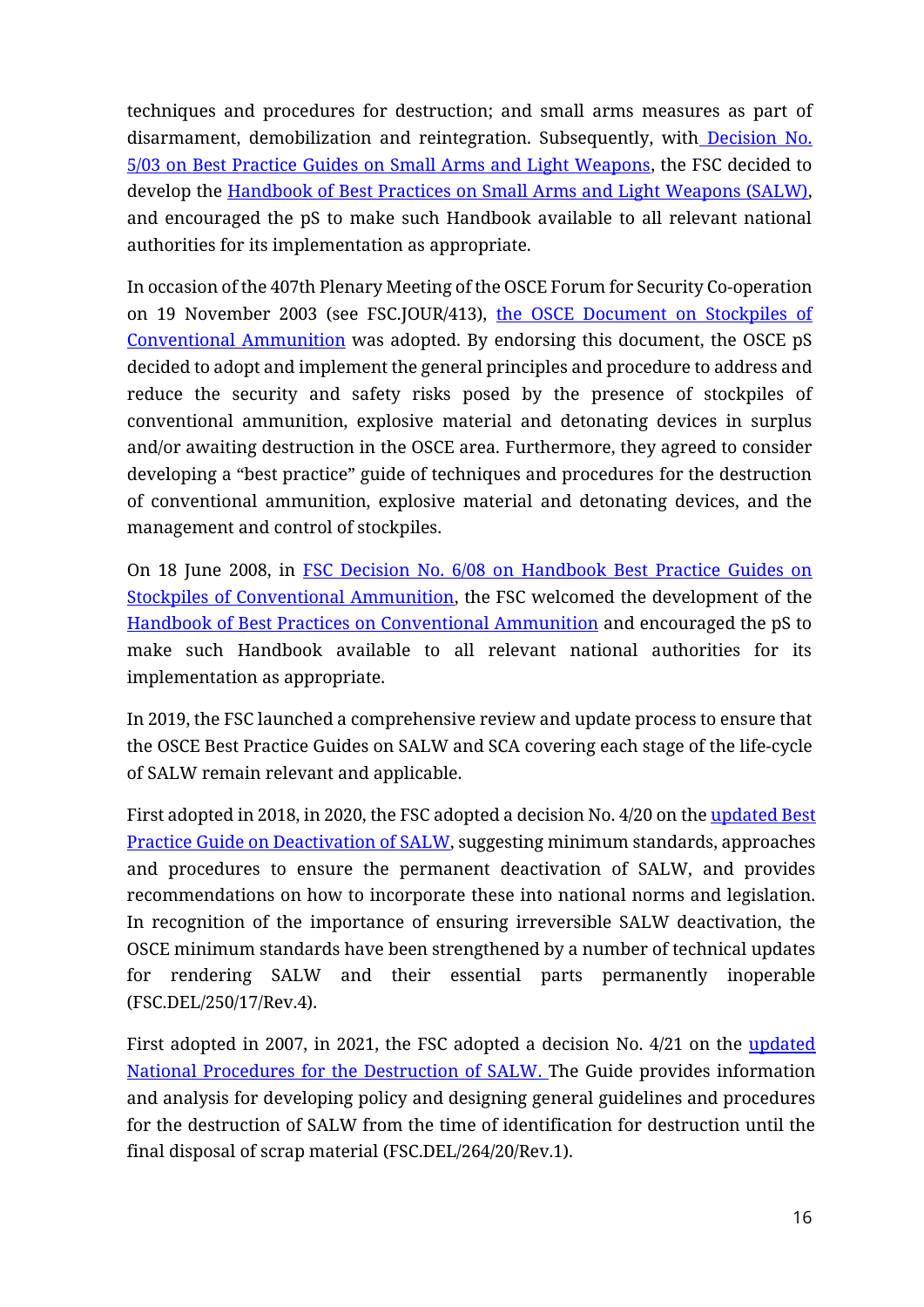The OSCE Documents on SALW and SCA specify that the CPC is the main point of contact on issues relating to SALW and SCA between the OSCE and other international organizations and institutions. The OSCE Directory of Points of Contact ("the POC directory") on SALW and SCA is an additional tool for co-operation and coordination among participating States on projects relating to SALW and SCA. The primary purpose of the directory is to facilitate information-sharing between participating States on issues related to SALW and SCA projects. On 7 May 2008 FSC [Decision No. 4/08](https://www.osce.org/files/f/documents/8/a/31785.pdf) established that the POC directory be comprised of: POCs in the participating States and in the delegations in Vienna; POC(s) in the FSC Support Section of the OSCE CPC in Vienna; POCs in OSCE field operations, as appropriate.

The OSCE Documents on SALW and SCA establish that any participating State that has identified a security risk linked to the presence of surplus stockpiles of SALW and SCA, explosive material and detonating devices, and needs assistance, may request the assistance of the international community through the OSCE. In initiating the OSCE response to the request, the Chairperson of the FSC, or the designated coordinator for SALW projects, in close co-operation with the Chairmanship-in-Office (CiO), will begin consultations, informing the FSC as appropriate, and may seek additional information and/or clarification from the participating State making the request. The CPC will provide technical assistance to the Chairperson of the FSC and the CiO as necessary in responding to the request.

On 27 April 2016, through [FSC Decision No. 2/16,](https://www.osce.org/files/f/documents/5/7/237756.pdf) the FSC decided to enable the provision of assistance by the OSCE participating States and the Conflict Prevention Centre (CPC), on a voluntary basis, to the OSCE Partners for Co-operation using the procedures outlined in the OSCE Documents on Small Arms and Light Weapons (FSC.DOC/1/00/Rev.1, 20 June 2012) and Stockpiles of Conventional Ammunition (FSC.DOC/1/03/Rev.1, 23 March 2011).

*The following list includes relevant decisions and documents defining the FSC's mandate on SALW and SCA:*

- i. MC Decisions
	- i. 2003 [MC Decision on man-portable air defence systems](https://www.osce.org/mc/23996) (MC.DEC/8/03)
	- ii. 2003 MC Decision on the OSCE Document on Stockpiles of Conventional Ammunition (MC.DEC/9/03)
	- iii. 2004 [MC Decision on further implementing the OSCE Document on](https://www.osce.org/mc/16467)  [Stockpiles of Conventional Ammunition](https://www.osce.org/mc/16467) (MC.DEC/5/04)
	- iv. 2004 [MC Decision on OSCE standard elements of end-user](https://www.osce.org/mc/16500)  [certificates and verification procedures for SALW exports](https://www.osce.org/mc/16500) (MC.DEC/6/04)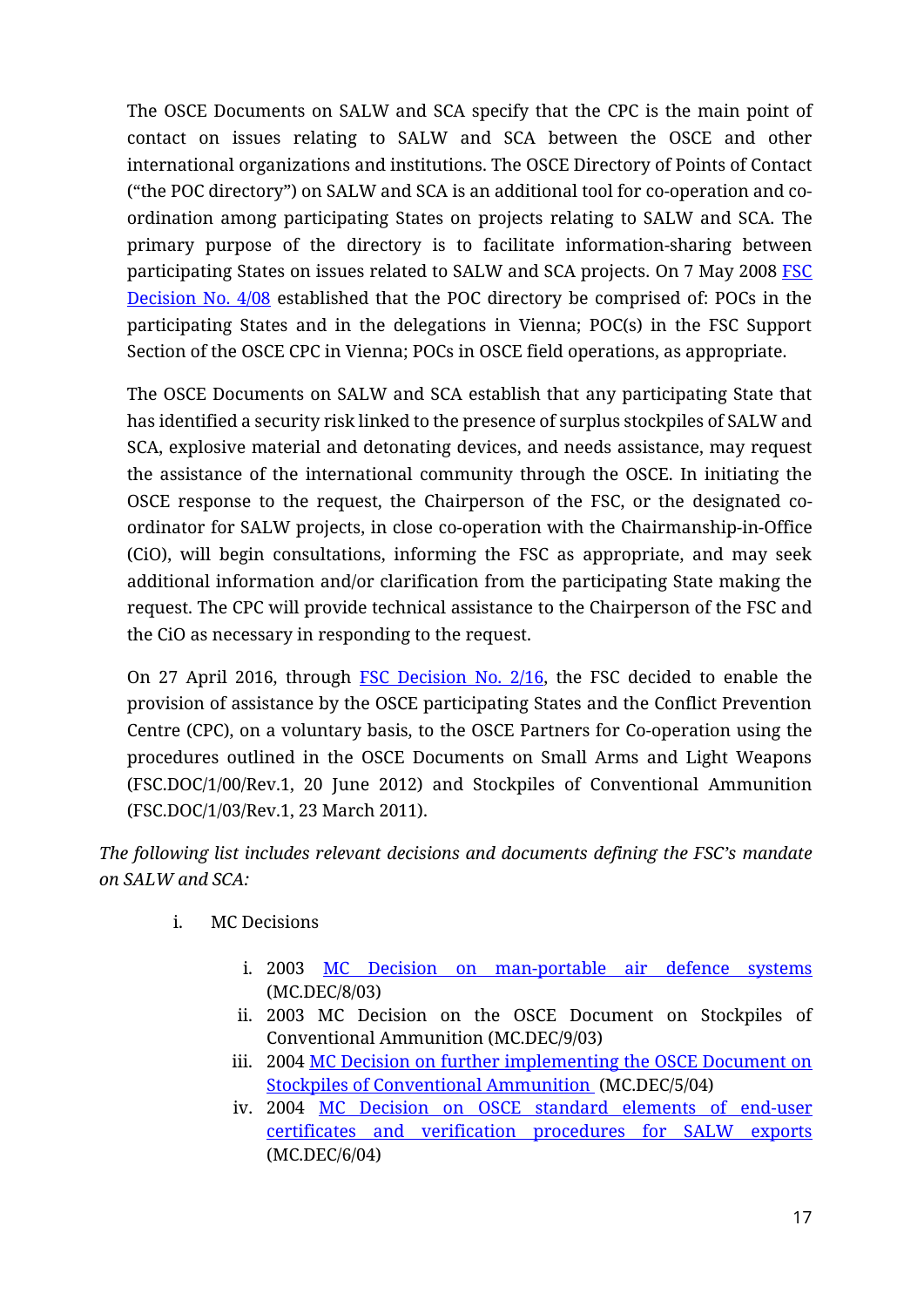- v. 2004 [MC Decision on OSCE principles on the control of brokering in](https://www.osce.org/mc/22405)  [SALW](https://www.osce.org/mc/22405) (MC.DEC/7/04)
- vi. 2004 [MC Decision on OSCE principles for export controls of man](https://www.osce.org/mc/22519)[portable air defence systems](https://www.osce.org/mc/22519) (MC. DEC/8/04)
- vii. 2005 [MC Decision on Further Efforts to Implement the OSCE](https://www.osce.org/mc/17348)  [Documents on SALW and SCA](https://www.osce.org/mc/17348) (MC.DEC. 8/05)
- viii. 2006 [MC Decision on Further Efforts to Implement the OSCE](https://www.osce.org/mc/23090)  [Documents on SALW and SCA](https://www.osce.org/mc/23090) (MC.DEC. 8/06)
	- ix. 2006 [MC Decision on Combating Illicit Trafficking of SALW by Air](https://www.osce.org/mc/23096) (MC.DEC. 09/06)
	- x. 2008 [MC Decision on SALW and SCA](https://www.osce.org/mc/35538) (MC.DEC. 11/08)
- xi. 2009 [MC Decision on SALW and SCA](https://www.osce.org/cio/40694) (MC.DEC. 15/09)
- xii. 2011 [MC Decision on SALW and SCA](https://www.osce.org/mc/86090) (MC.DEC 6/11)
- xiii. 2013 [MC Decision of SALW and SCA](https://www.osce.org/mc/109343) (MC.DEC 8/13)
- xiv. 2014 [MC Decision on SALW and SCA](https://www.osce.org/mc/130391) (MC.DEC 10/14)
- xv. 2017 [MC Decision on SALW and SCA](https://www.osce.org/chairmanship/361581) (MC.DEC 10/17/Corr.1)
- ii. MC Documents
	- i. 2016 [Ministerial Declaration on OSCE Assistance Projects in the](https://www.osce.org/cio/288201)  [Field of SALW and SCA](https://www.osce.org/cio/288201) (MC.DOC/3/16)
	- ii. 2018 [Ministerial Council Declaration on OSCE Efforts in the Field of](https://www.osce.org/chairmanship/405923)  [Norms and Best Practices on SALW and SCA](https://www.osce.org/chairmanship/405923) (MC.DOC/5/18)
- iii. OSCE Documents
	- i. OSCE [Document](https://www.osce.org/fsc/20783) on Small Arms and Light Weapons (FSC.DOC/1/00/Rev.1, adopted at FSC meeting [FSC.JOUR/314](https://www.osce.org/de/fsc/36737) on 24 November 2000, reissued pursuant to [FSC Decision No. 3/12,](https://www.osce.org/fsc/91572) 20 June 2020)
	- ii. [OSCE Document on Stockpiles of Conventional Ammunition](https://www.osce.org/fsc/15792) (FSC.DOC/1/03/Rev.1)
- iv. FSC Decisions
	- i. [Questionnaire on participating States' policy and/or national](https://www.osce.org/fsc/42383)  [practices and procedures for the export of conventional arms and](https://www.osce.org/fsc/42383)  [related weaponry](https://www.osce.org/fsc/42383) (FSC.DEC 20/95)
	- ii. Provision of the Model Answer for the OSCE Information Exchange [on SALW to the UN](https://www.osce.org/files/f/documents/b/3/15382.pdf) (FSC.DEC 9/02)
	- iii. [Preparation of the Best Practice Guide on the Implementation of](https://www.osce.org/fsc/14987)  [Section V of the SALW Document](https://www.osce.org/fsc/14987) (FSC.DEC 11/02)
	- iv. [Best Practice Guide on SALW](https://www.osce.org/fsc/43164) (FSC.DEC/5/03): [Handbook of Best](https://www.osce.org/fsc/13616)  [Practices on SALW](https://www.osce.org/fsc/13616)
	- v. [Man-Portable Air Defense Systems](https://www.osce.org/fsc/43128) (FSC.DEC 7/03)
	- vi. [Standard Elements of End-User Certificates and Verification](https://www.osce.org/fsc/16941)  [Procedures of SALW Exports](https://www.osce.org/fsc/16941) (FSC.DEC 5/04)
	- vii. [Updating the Questionnaire on Anti-Personnel Landmines and](https://www.osce.org/fsc/18346)  [Explosive Remnants of War](https://www.osce.org/fsc/18346) (FSC.DEC 7/04)
	- viii. [OSCE Principles on the Control of Brokering in SALW](https://www.osce.org/fsc/18432) (FSC.DEC 8/04)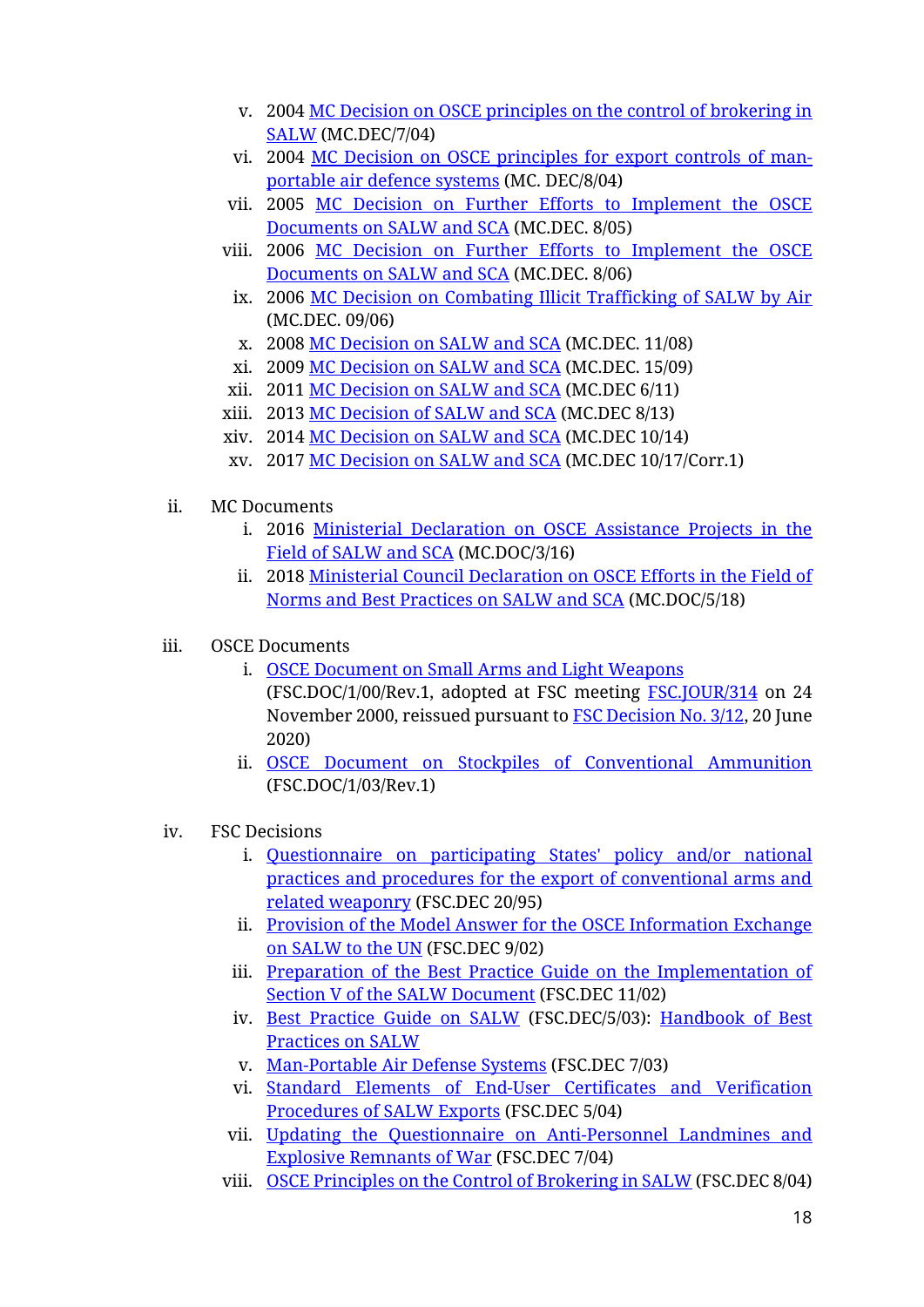- ix. [Annex C to the BPG on National Procedures for Stockpile](https://www.osce.org/fsc/18784)  [Management and Security of the OSCE Handbook of Best Practices](https://www.osce.org/fsc/18784)  [on SALW](https://www.osce.org/fsc/18784) (FSC.DEC 3/06)
- x. [Combating the Illicit Trafficking of SALW by Air](https://www.osce.org/fsc/22509) (FSC.DEC 7/06)
- xi. [Best Practice Guides on Stockpiles of Conventional Ammunition](https://www.osce.org/fsc/22662) (FSC.DEC 09/06)
- xii. [An Information exchange with regard to OSCE principles on the](https://www.osce.org/fsc/28228)  [control of brokering in SALW](https://www.osce.org/fsc/28228) (FSC.DEC 11/07)
- xiii. [Points of contact on small arms and light weapons and stockpiles of](https://www.osce.org/fsc/31785)  [conventional ammunition](https://www.osce.org/fsc/31785) (FSC.DEC 4/08)
- xiv. [Updating the OSCE principles for export controls of MANPADS](https://www.osce.org/fsc/32082) (FSC.DEC 5/08)
- xv. [Handbook Best Practice Guides on Stockpiles of Conventional](https://www.osce.org/files/f/documents/7/8/32461.pdf)  [Ammunition](https://www.osce.org/files/f/documents/7/8/32461.pdf) (FSC. DEC 6/08)
- xvi. [Best Practice Guides on Stockpiles of Conventional Ammunition](https://www.osce.org/fsc/32576) (FSC.DEC 7/08)
- xvii. [Introducing Best Practices to Prevent Destabilizing Transfers of](https://www.osce.org/fsc/34865)  [Small Arms and Light Weapons through Air Transport and on an](https://www.osce.org/fsc/34865)  [Associated Questionnaire](https://www.osce.org/fsc/34865) (FSC.DEC 11/08)
- xviii. [Information Exchange with Regard to Sample](https://www.osce.org/fsc/34913) Formats of End-User [Certificates and Relevant Verification Procedures](https://www.osce.org/fsc/34913) (FSC.DEC 12/08)
	- xix. [Update of FSC Decision No. 15/02 on expert advice on](https://www.osce.org/fsc/40891)  [implementation of Section V of the OSCE Document on Small Arms](https://www.osce.org/fsc/40891)  [and Light Weapons](https://www.osce.org/fsc/40891) (FSC.DEC 11/09)
	- xx. [OSCE Plan of Action on SALW](https://www.osce.org/fsc/68450) (FSC.DEC 2/10)
	- xxi. [An information exchange with regard to OSCE principles on the](https://www.osce.org/fsc/73966)  [control of brokering in small](https://www.osce.org/fsc/73966) arms and light weapons (FSC.DEC 17/10)
- xxii. [Destruction of Conventional Ammunition](https://www.osce.org/fsc/76498) (FSC.DEC 3/11)
- xxiii. [Voluntary guidelines for compiling national reports on SALW](https://www.osce.org/fsc/119734)  exports [from/imports to other Participating States during the](https://www.osce.org/fsc/119734)  [previous calendar year](https://www.osce.org/fsc/119734) (FSC.DEC 3/14)
- xxiv. [Enabling the provision of assistance to OSCE Partners for Co](https://www.osce.org/fsc/237756)[operation using procedures outlined in the OSCE documents on](https://www.osce.org/fsc/237756)  [SALW/SCA](https://www.osce.org/fsc/237756) (FSC.DEC 2/16)
- xxv. [Enabling the publication of information exchanges in the field of](https://www.osce.org/fsc/268791)  [small arms and light weapons, conventional arms transfers and](https://www.osce.org/fsc/268791)  [anti-personnel mines](https://www.osce.org/fsc/268791) (FSC.DEC 4/16)
- xxvi. [Updated Best Practice Guide on Deactivation of Small Arms and](https://www.osce.org/forum-for-security-cooperation/383988)  [Light Weapons](https://www.osce.org/forum-for-security-cooperation/383988) [\(FSC.DEC/4/20\)](https://www.osce.org/forum-for-security-cooperation/466674)
- xxvii. [Updated Best Practice Guide on National Procedures for the](https://www.osce.org/forum-for-security-cooperation/492949)  [Destruction of SALW](https://www.osce.org/forum-for-security-cooperation/492949) [\(FSC.DEC 4/21\)](https://www.osce.org/files/f/documents/0/4/492994.pdf)
- xxviii. [Updated Best Practice Guide on National Procedures for Stockpile](https://www.osce.org/resources/510893)  [Management, Security and Destruction of Man-portable Air Defence](https://www.osce.org/resources/510893)  [Systems \(MANPADS\)](https://www.osce.org/resources/510893) [\(FSC.DEC/7/21\)](https://www.osce.org/forum-for-security-cooperation/509198)
	- xxix. [Updated Best Practice Guide on Procedures for Management of](https://www.osce.org/resources/510899)  [Stockpiles of Conventional Ammunition](https://www.osce.org/resources/510899) [\(FSC.DEC/8/21\)](extension://efaidnbmnnnibpcajpcglclefindmkaj/https:/www.osce.org/files/f/documents/b/2/509201.pdf)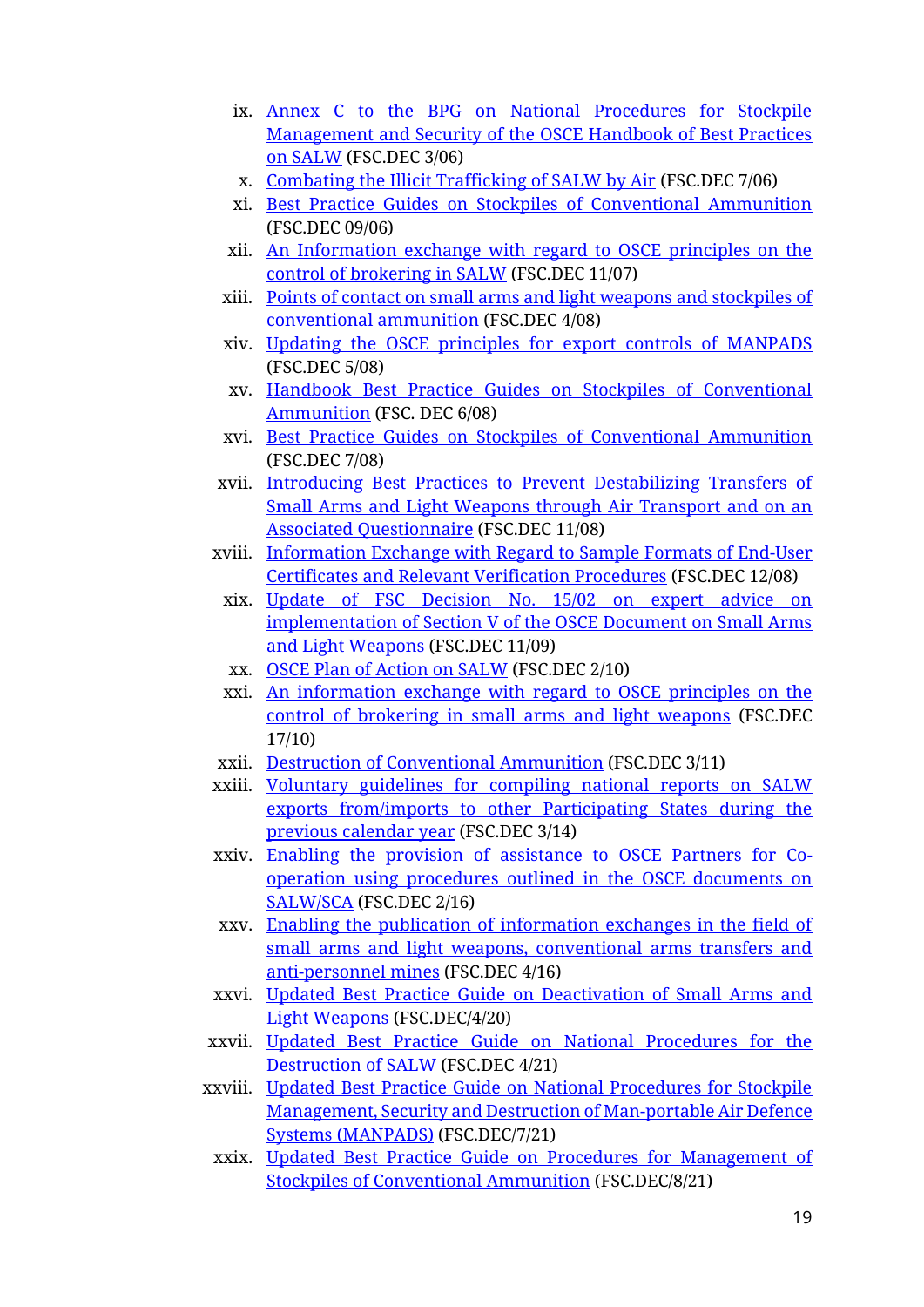- xxx. [Updated Best Practice Guide on National Procedures for](https://www.osce.org/forum-for-security-cooperation/511204) Stockpile [Management and Security](https://www.osce.org/forum-for-security-cooperation/511204) of SALW [\(FSC.DEC/9/21\)](https://www.osce.org/forum-for-security-cooperation/509204)
- xxxi. [Updated Best Practice Guide on Ammunition Marking, Registration,](https://www.osce.org/forum-for-security-cooperation/513013)  [and Record-keeping](https://www.osce.org/forum-for-security-cooperation/513013) [\(FSC.DEC/1/22\)](extension://efaidnbmnnnibpcajpcglclefindmkaj/https:/www.osce.org/files/f/documents/5/a/513880.pdf)

## <span id="page-19-0"></span>**6. Conventional Arms**

*(information exchanges and principles)*

The OSCE pS have undertaken a variety of obligations and commitments in the field of arms control. Such obligations and commitments are legally or politically binding, and vary in their substance and geographical scope, being global, OSCE-wide, regional or bilateral. The FSC contributes on efforts on Conventional Arms control by developing documents on CSBMs, including those regulating transfers of conventional arms, and establishing principles governing non-proliferation.

The OSCE [Principles Governing Conventional Arms Transfers](https://www.osce.org/files/f/documents/3/6/42313.pdf) adopted in 1993 guide participating States in conducting arms transfers and in determining whether or not the transfers should be avoided. By undertaking them OSCE pS reaffirm, *inter alia*, their adherence to the principles of transparency and restraint in the transfer of conventional weapons and related technology, and their willingness to promote them in the security dialogue of the FSC.

The [Framework for Arms Control](https://www.osce.org/files/f/documents/1/0/39539.pdf) agreed in 1996 recognized that arms control, including disarmament and confidence- and security-building, is integral to the OSCE's comprehensive and co-operative concept of security. The following agreements, listed in Annex to the Framework, constitute a basis for a web of interlocking and mutuallyreinforcing arms control obligations and commitments: *Treaty on Conventional Armed Forces in Europe; Treaty on Open Skies; Concluding Act of the Negotiation on Personnel Strength of Conventional Armed Forces in Europe; Stabilizing Measures for Localized Crisis Situations; Principles Governing Conventional Arms Transfers; Global Exchange of Military Information; Vienna Document 1994; Code of Conduct; Principles Governing Non-Proliferation.* 

In [FSC Decision No. 13/97 on Further Transparency in Arms Transfers,](https://www.osce.org/files/f/documents/8/3/453696.pdf) and subsequent [Decision No. 8/98,](https://www.osce.org/files/f/documents/5/8/453699.pdf) the FSC decided that, beginning in 1998, the participating States will exchange information within the FSC, on an annual basis and not later than 30 June each year, on their transfers of weapon and equipment systems for the previous calendar year in the categories and formats set out in the United Nations Register of Conventional Arms. This information exchange will be reviewed at special meetings of Working Group A of the FSC.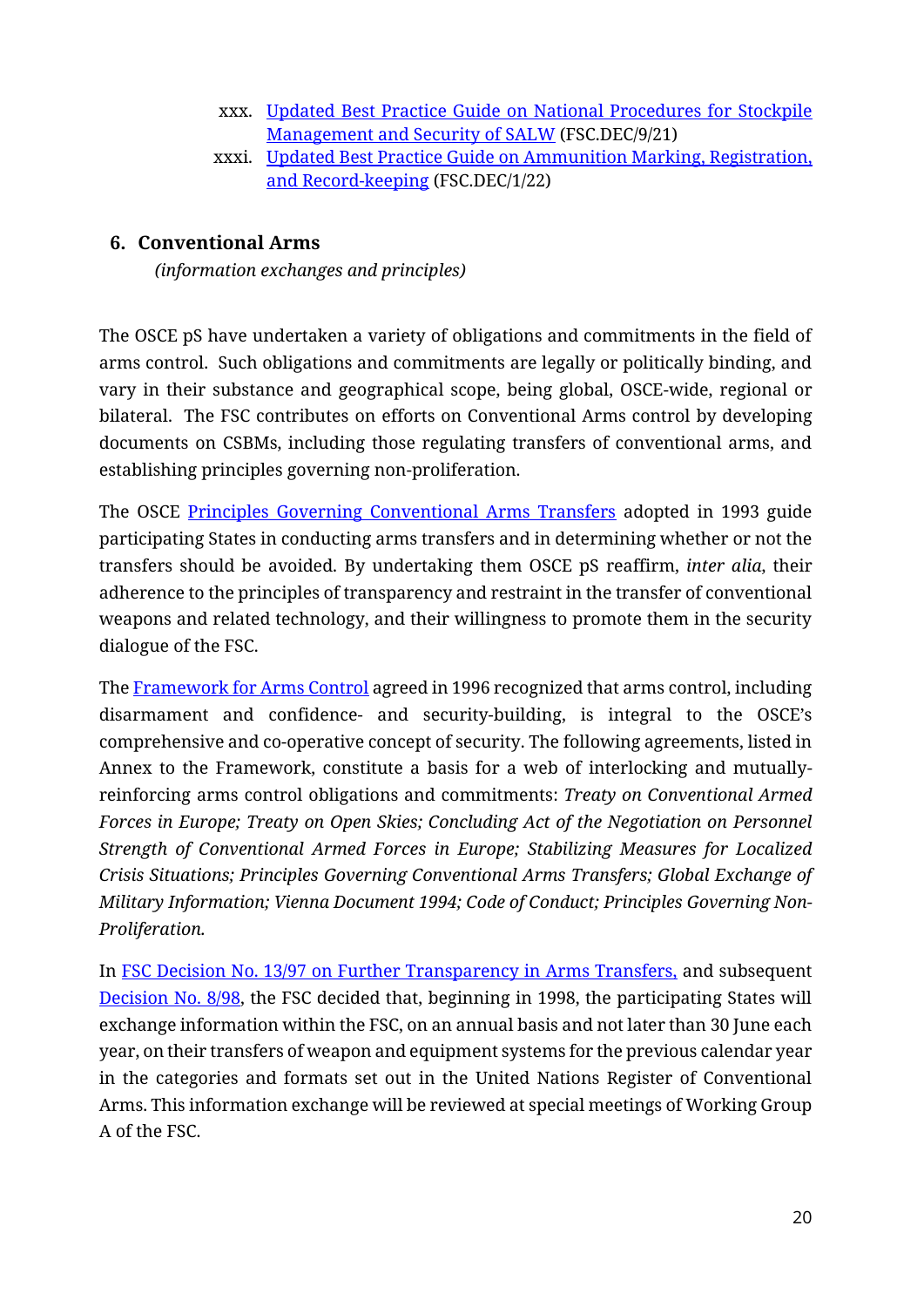*The following list includes relevant decisions and documents defining the FSC's mandate on Conventional Arms control:*

- i. FSC Documents
	- i. 1993 [Principles Governing Conventional Arms Transfers](https://www.osce.org/fsc/42313) (DOC.FSC 3/96)
	- ii. 1993 [Defence Planning](https://www.osce.org/fsc/41368) (DOC.FSC 4/96)
	- iii. 1994 [Global Exchange of Military Information](https://www.osce.org/fsc/41384) (DOC.FSC 5/96)
- ii. FSC Decisions
	- i. Observation of certain military activities (FSC.DEC 18/95)
	- ii. Annual Exchange of Information on Defense Planning (FSC.DEC 19/95)
	- iii. Inclusion of armored combat vehicles (ACVs) parameter in the framework of constraining provisions (FSC.DEC 7/96)
	- iv. OSCE Framework for Arms Control (FSC.DEC 8/96)
	- v. Bi-national visits (FSC.DEC 2/97)
	- vi. Force majeure (FSC.DEC 6/97)
	- vii. [Further transparency in arms transfers](https://www.osce.org/node/453696) (FSC.DEC 13/97)
	- viii. [Changes in the deadline for the exchange of information on](https://www.osce.org/node/453699)  [conventional arms and equipment transfers](https://www.osce.org/node/453699) (FSC.DEC 8/98)
		- ix. Announcement and Reminding Mechanism, List of Deadlines (FSC.DEC 10/98)
		- x. [Implementation of Data Exchange relating to Major Weapons and](https://www.osce.org/files/f/documents/7/b/22503.pdf)  [Exchange Systems](https://www.osce.org/files/f/documents/7/b/22503.pdf) (FSC.DEC 6/01)
		- xi. The Revised [Announcing](https://www.osce.org/files/f/documents/2/0/14979.pdf) and Reminding Mechanism (FSC.DEC 10/02)
	- xii. [Special FSC Meeting on existing and future arms control and](https://www.osce.org/fsc/26307)  confidence- and security- [building measures in the OSCE area](https://www.osce.org/fsc/26307) (FSC.DEC 10/07)
	- xiii. [Measures to improve the availability of exchanged FSC-related](https://www.osce.org/fsc/29987)  [information](https://www.osce.org/fsc/29987) (FSC.DEC 17/07)
	- xiv. [Updating the reporting categories of weapon and equipment](https://www.osce.org/fsc/32830)  [systems subject to the information exchange on conventional arms](https://www.osce.org/fsc/32830)  [transfers](https://www.osce.org/fsc/32830) (FSC.DEC 8/08)
	- xv. [Conflict Prevention Centre's support for the Annual Exchange of](https://www.osce.org/forum-for-security-cooperation/440885)  [Military Information](https://www.osce.org/forum-for-security-cooperation/440885) (FSC.DEC 7/19)

## <span id="page-20-0"></span>**7. UNSCR 1540**

The [OSCE Principles Governing Non-Proliferation](https://www.osce.org/files/f/documents/1/d/16530.pdf) adopted in 1994 outline the commitment of the participating States to prevent proliferation of weapons of mass destruction and their means of delivery, and further updated in 2013 [\(FSC.DEC/7/13\)](https://www.osce.org/files/f/documents/5/4/109245.pdf).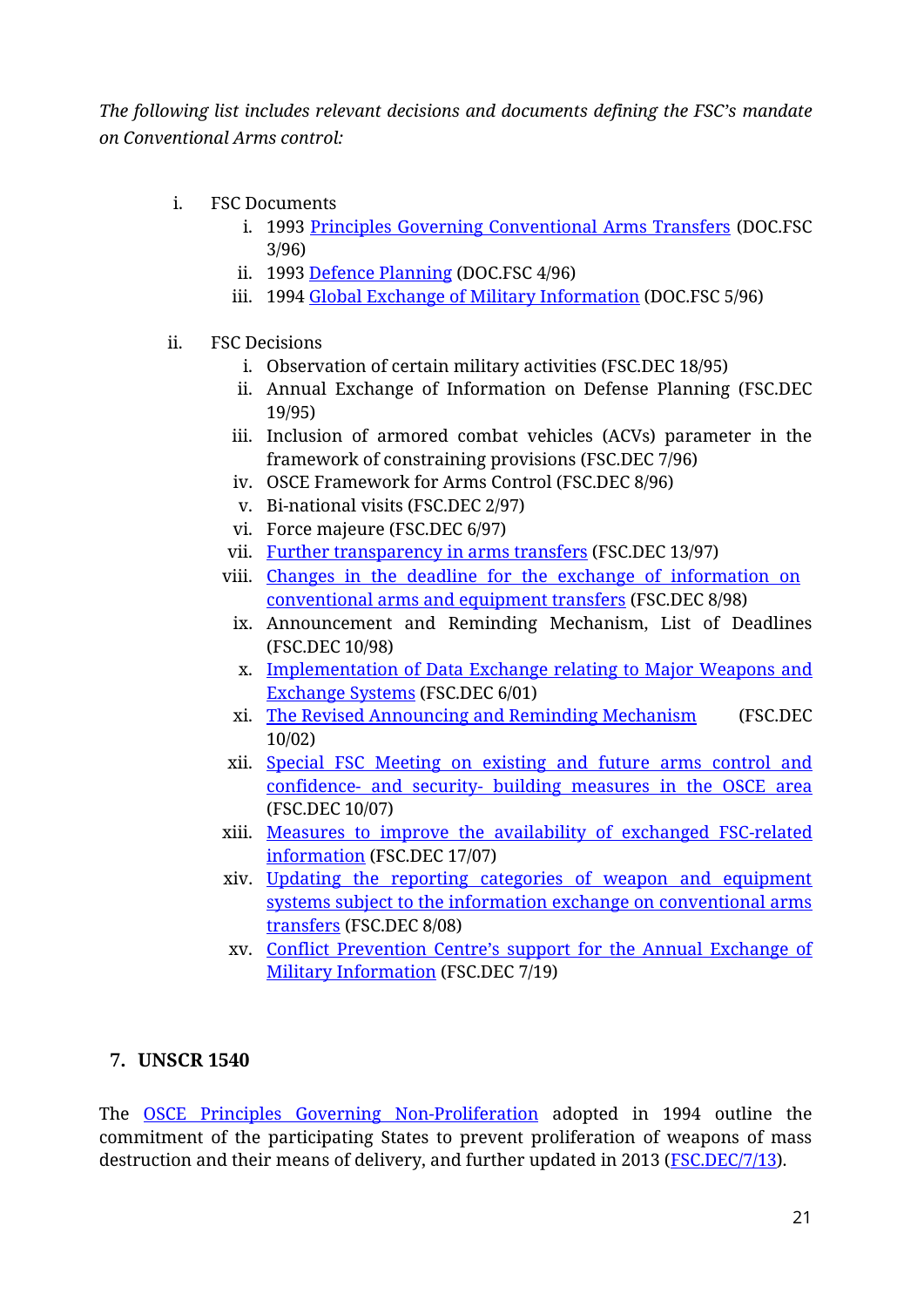*In 2004, the United Nations Security Council affirmed that proliferation of nuclear, chemical and biological weapons, as well as their means of delivery, and related materials constitutes a threat to international peace and security and in this context adopted resolution 1540 (2004).* 

The participating States of the OSCE, recalling their commitments in this regard, in particular the OSCE Principles Governing Non-Proliferation, decided to call upon all 56 (now 57) participating States to implement fully UNSCR 1540 by adopting a decision supporting its effective implementation [\(FSC.DEC/7/05/Corr.1\).](https://www.osce.org/files/f/documents/4/4/17396.pdf)

The OSCE agreed to contribute to the implementation of the resolution, as appropriate and in co-ordination with the relevant United Nations fora, based on the OSCE concept of comprehensive and co-operative security and the Organization's mandate as a regional organization under Chapter VIII of the UN Charter.

At the Seventeenth Meeting of the [Ministerial Council in Athens,](https://www.osce.org/files/f/documents/b/5/67621.pdf) the participating States recognized that proliferation of weapons of mass destruction remains an issue of great concern. To further strengthen non-proliferation efforts in the OSCE, a ministerial decision was adopted on further OSCE efforts to address transnational threats and challenges to security and stability [\(MC.DEC/2/09\).](https://www.osce.org/files/f/documents/d/5/40713.pdf)

The FSC, in accordance with its mandate, is to facilitate, where appropriate, the fulfilment by the OSCE participating States of the provisions of UNSCR 1540 (2004) [\(MC.DEC/16/09\).](https://www.osce.org/files/f/documents/4/2/40698.pdf)

Furthermore, by adopting the **Ministerial Declaration on Non-Proliferation**, participating States have also pledged to facilitate implementation of UNSCR 1540 by the provision of effective assistance to those States that require it [\(MC.DOC/5/09\).](https://www.osce.org/files/f/documents/5/f/40692.pdf)

In the [Astana Commemorative Declaration: "Towards a Security Community", adopted](https://www.osce.org/files/f/documents/b/6/74985.pdf)  [in 2010,](https://www.osce.org/files/f/documents/b/6/74985.pdf) the Heads of State or Government of the OSCE participating States referred to the proliferation of weapons of mass destruction as an emerging transnational threat, which can originate within or outside the OSCE region (SUM.DOC/1/10).

*Resolution 1977 (2011) encourages States to prepare on a voluntary basis national implementation action plans and urges States and relevant international, regional and sub regional organizations to provide assistance as appropriate, as well as extended the mandate of the Resolution 1540 for a period of ten years to 2021.*

The participating States have expressed their commitment to explore ways to update the OSCE Principles Governing Non-Proliferation of 1994 as well as to support the ongoing activities in assisting in the implementation of UNSCR 1540 by, *inter alia*, maintaining the information sharing on national progress and lessons learnt in this regard, as stated in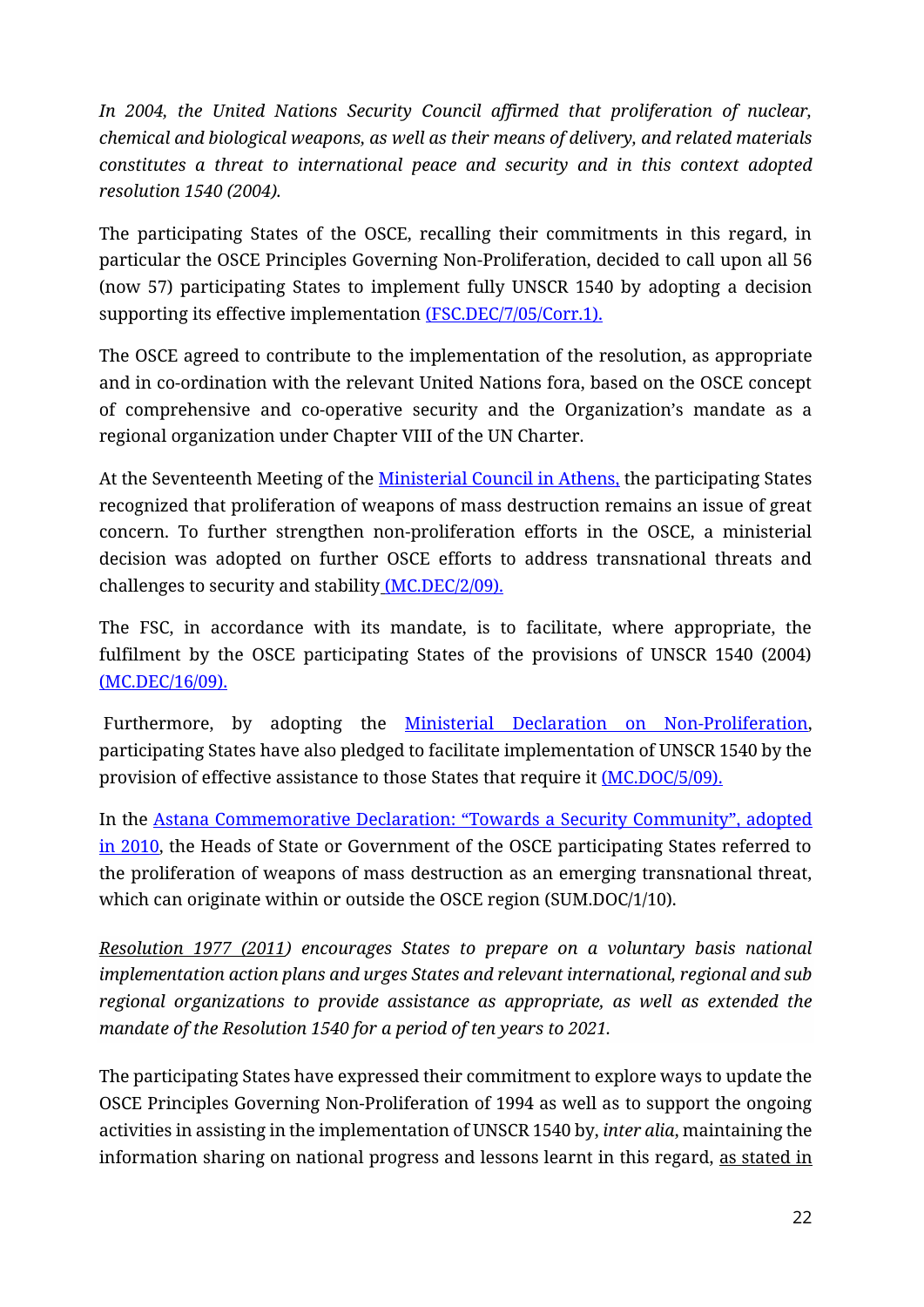the [Vilnius Ministerial Council Decision No. 7/11](https://www.osce.org/files/f/documents/7/d/86531.pdf) on Issues Relevant to the Forum for Security Co-operation (MC.DEC/**7/**11).

In addition, through the [Vilnius Ministerial Council Decision No. 8/11 \(MC.DEC/8/11\),](https://www.osce.org/files/f/documents/2/c/86082.pdf) the FSC is tasked to continue to identify, and strengthen, when and as appropriate, specific forms of the OSCE`s contribution to assist participating States, upon their requests, in the further implementation of UNSCR 1540, in close coordination with the UNSC 1540 Committee to complement its efforts.

On 14 December 2011, in [FSC Decision No. 19/11 on Points of Contact on UNSCR 1540](https://www2.osce.org/files/f/documents/f/e/86570.pdf)  [\(FSC.DEC/19/11\),](https://www2.osce.org/files/f/documents/f/e/86570.pdf) the FSC decided to establish a complementary and voluntary directory of national and OSCE Points of Contact with the purpose of facilitating informationsharing, promoting best practices and strengthening relevant international information exchange networks (where appropriate), between participating States on issues related to the national implementation of UNSCR 1540.

To date, 52 participating States have provided detailed information to the OSCE on their national Point of Contact on UNSCR 1540.

On 22 July 2015, the FSC has adopted a Decision No. 4/15 on [OSCE's Role in Support of](https://www.osce.org/files/f/documents/a/9/175471.pdf)  [United Nations Security Council Resolution 1540 \(2004\),](https://www.osce.org/files/f/documents/a/9/175471.pdf) which has outlined the concrete OSCE's role in implementation of this resolution. Such role is outlined as below:

- 1. Support the leading role and global efforts undertaken by the 1540 Committee;
- 2. Strengthen the OSCE's support in facilitating the implementation of resolution 1540 and related resolutions by participating States, including through tasking the Conflict Prevention Centre to provide under appropriate FSC guidance continuous and effective assistance to participating States, upon their request, including in preparing national implementation measures, in close co-ordination with the 1540 Committee to complement its efforts;
- 3. Further promote experience sharing on national progress and lessons learned and develop effective practices on the implementation of resolution 1540 at the regional level, including, inter alia, through partnership with industry, relevant academia and think tanks as appropriate;
- 4. Task the Conflict Prevention Centre to maintain and develop, as appropriate, the OSCE network of Points of Contact on resolution 1540 as an integral part of the 1540 Committee network;
- 5. Task the Conflict Prevention Centre to enhance, where appropriate, co-operation and information sharing with the 1540 Committee and United Nations Office for Disarmament Affairs on all issues of relevance to the implementation of resolution1540 and to continue acting as an OSCE Point of Contact on resolution 1540;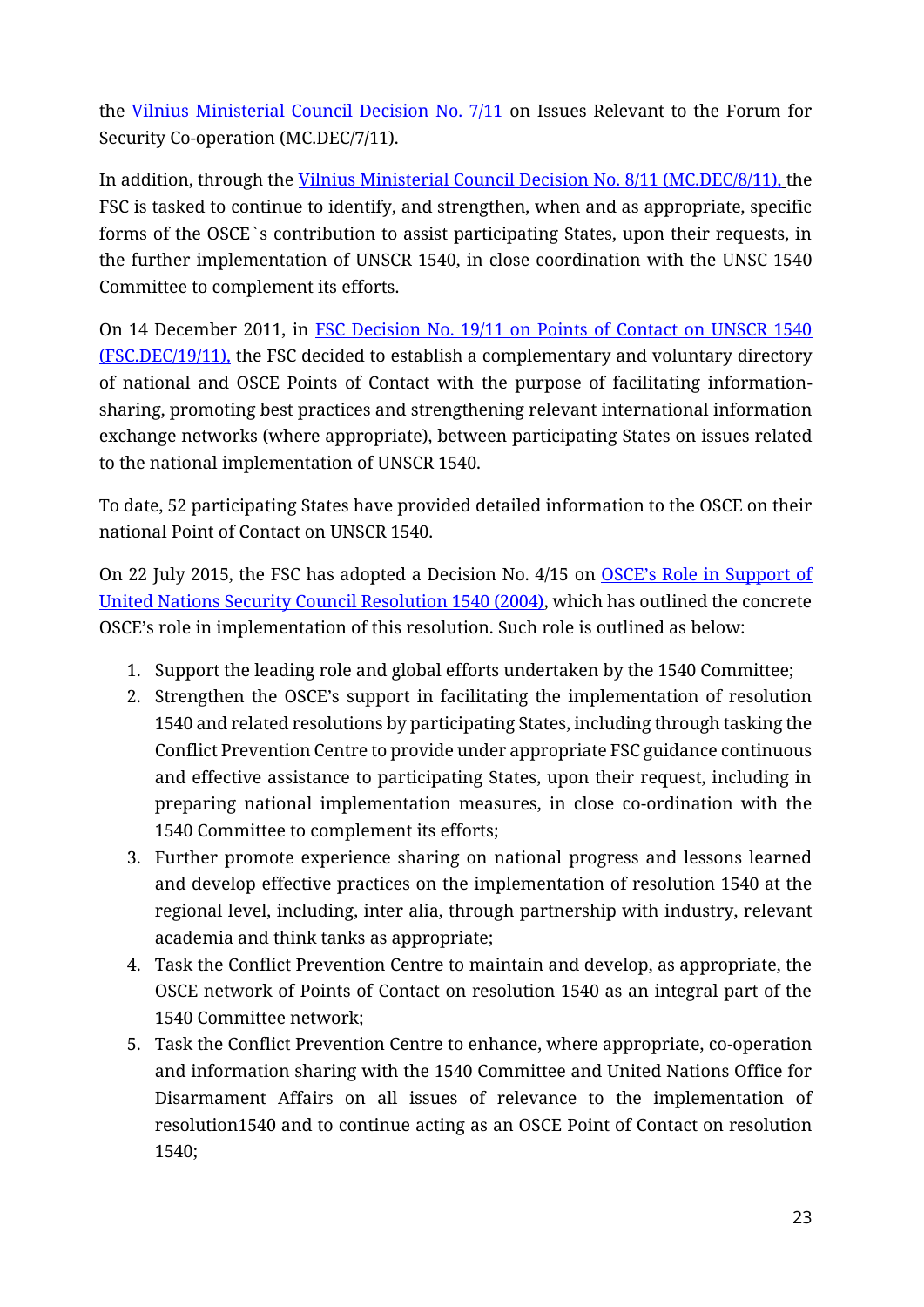- 6. Encourage the participating States to take an active part in the process of comprehensive review of resolution 1540, to be completed in 2016;
- 7. Regularly review the implementation of this decision.

Lastly, the MC Commemorative Declaration on the Occasion of the Twenty-Fifth [Anniversary of the OSCE Principles Governing Non-Proliferation and Fifteenth](https://www.osce.org/files/f/documents/1/c/444979.pdf)  [Anniversary of United Nations Security Council Resolution 1540 \(MC.DOC/2/19/Corr.1\)](https://www.osce.org/files/f/documents/1/c/444979.pdf) reaffirmed the readiness of the participating States and of the OSCE, as a regional organization under chapter VIII of the UN Charter, to take an active part in the 2020– 2021 Comprehensive Review on the status of implementation of United Nations Security Council resolution 1540, *inter alia*, with a view to specify the OSCE's role in facilitating its future implementation.

*The following list includes relevant decisions and documents defining the FSC's mandate on UNSCR 1540:*

- i. MC Decisions
	- i. [MC Decision on Further OSCE Efforts to Address Transnational](https://www.osce.org/files/f/documents/d/5/40713.pdf)  [Threats and Challenges to Security and Stability](https://www.osce.org/files/f/documents/d/5/40713.pdf) (MC.DEC 2/09)
	- ii. [MC Decision on Non-Proliferation](https://www.osce.org/cio/40692) (MC.DOC. 5/09)
	- iii. MC Decision on the Proper Role of the OSCE in Facilitation of United [Nations Security Council Resolution 1540](https://www.osce.org/files/f/documents/2/c/86082.pdf) (MC.DEC 8/11)
- ii. MC Documents
	- i. [MC Commemorative Declaration on the Occasion of the Twenty-](https://www.osce.org/files/f/documents/1/c/444979.pdf)[Fifth Anniversary of the OSCE Principles Governing Non-](https://www.osce.org/files/f/documents/1/c/444979.pdf)[Proliferation and Fifteenth Anniversary of United Nations Security](https://www.osce.org/files/f/documents/1/c/444979.pdf)  [Council Resolution 1540](https://www.osce.org/files/f/documents/1/c/444979.pdf) (MC.DOC/2/19/Corr.1)
- iii. FSC Decisions
	- i. [Supporting the effective implementation of United Nations Security](https://www.osce.org/fsc/17396)  [Council Resolution](https://www.osce.org/fsc/17396) 1540 (2004) (FSC.DEC 7/05/Corr.1)
	- ii. [Supporting national implementation of UNSCR 1540 \(2004\)](https://www.osce.org/files/f/documents/3/9/22712.pdf) (FSC.DEC 10/06)
	- iii. [Points of Contact on UN Security Council Resolution 1540 \(2004\)](https://www.osce.org/fsc/86570) (FSC.DEC 19/11)
	- iv. [The Updated OSCE Principles Governing Non-Proliferation](https://www.osce.org/fsc/109245) (FSC.DEC 7/13)
	- v. [OSCE's role in Support of UN Security Council Resolution 1540](https://www.osce.org/fsc/175471)  [\(2004\)](https://www.osce.org/fsc/175471) (FSC.DEC 4/15)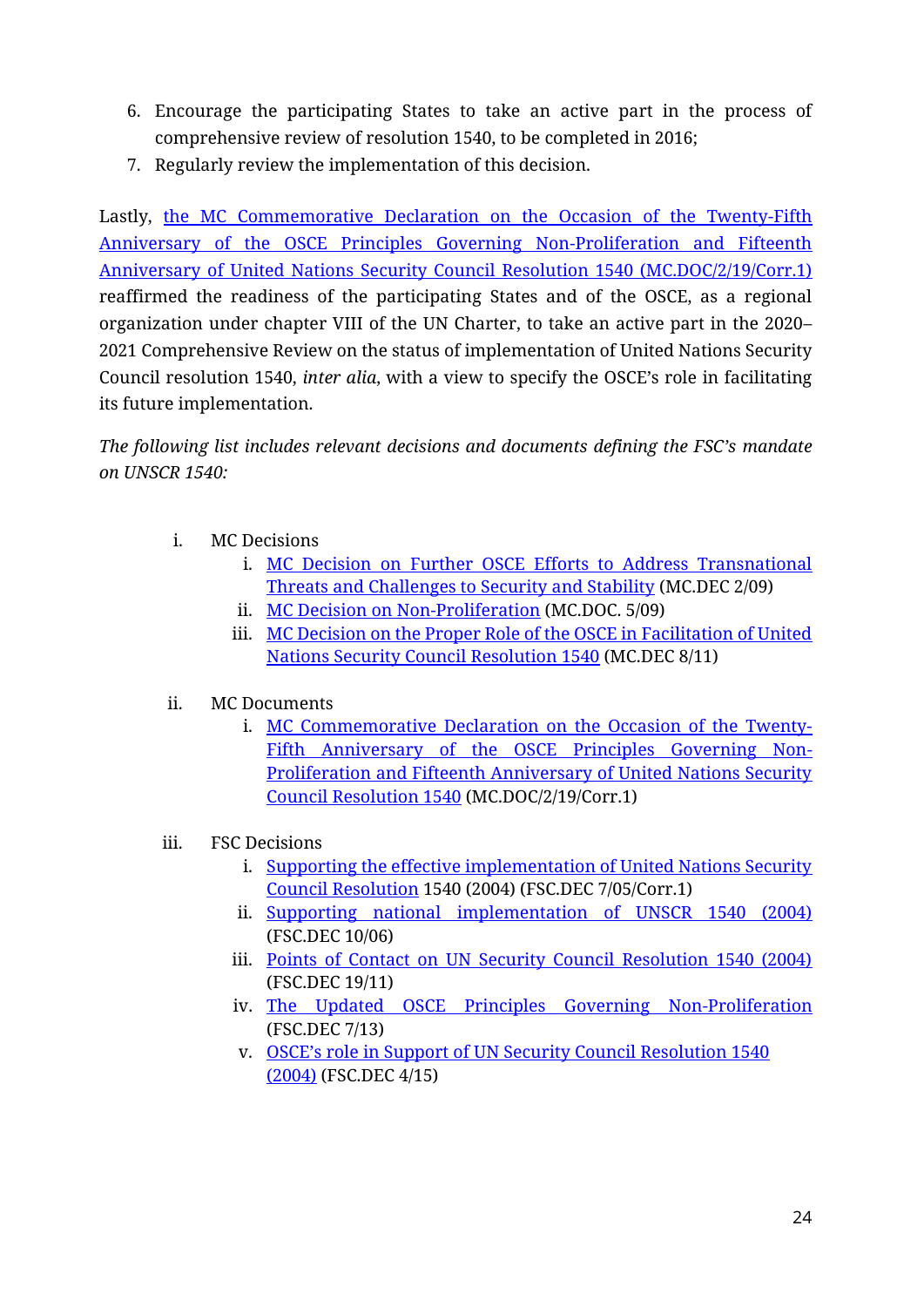## <span id="page-24-0"></span>**8. Dayton**

On 6 November 2014, with the [PC Decision No. 1134 on Transfer of ownership to the](https://www.osce.org/files/f/documents/0/8/126895.pdf)  [Parties to the Agreement on Subregional Arms Control, Annex 1-B, Article IV of the](https://www.osce.org/files/f/documents/0/8/126895.pdf)  [General Framework Agreement for Peace in Bosnia and Herzegovina,](https://www.osce.org/files/f/documents/0/8/126895.pdf) the OSCE PC decided, *inter alia*, to task the OSCE Conflict Prevention Centre as of 1 January 2015 to work closely with and provide support to the Parties to the Agreement, within available resources of the OSCE [\(PC.DEC/1134\)](https://www.osce.org/files/f/documents/0/8/126895.pdf).

On 5 December 2014, [the MC Declaration on the Transfer of Ownership to the Parties to](https://www.osce.org/files/f/documents/b/e/130541.pdf)  [the Agreement on Sub-Regional Arms Control, Annex 1-B, Article IV of the General](https://www.osce.org/files/f/documents/b/e/130541.pdf)  [Framework Agreement for Peace in Bosnia and Herzegovina](https://www.osce.org/files/f/documents/b/e/130541.pdf) acknowledged the significant contribution to peace, security and stability in the area of application of the Agreement on Sub-Regional Arms Control, Annex 1-B, Article IV of the General Framework Agreement for Peace in Bosnia and Herzegovina (the Agreement) since its entry into force in 1996; furthermore, it reiterated the strong support of the OSCE community to the Parties for continuing the implementation of the Agreement in good faith  $(MC, DOC/4/14)$ .

*The following list includes relevant decisions and documents defining the FSC's mandate on Article IV of the Dayton Peace Accords:*

- i. MC Documents
	- i. [Declaration on Transfer of Ownership to the Parties to the](https://www.osce.org/mc/130541)  [Agreement on Sub-Regional Arms Control, Annex 1-B, Article IV of](https://www.osce.org/mc/130541)  [the General Framework Agreement for Peace in Bosnia and](https://www.osce.org/mc/130541)  [Herzegovina](https://www.osce.org/mc/130541) (MC.DOC 4/14)
- ii. PC Decisions
	- i. [Transfer of ownership to the Parties to the Agreement on Sub](https://www.osce.org/pc/126895)[regional Arms Control, Annex 1-B, Article IV of the General](https://www.osce.org/pc/126895)  [Frameworks Agreement for peace in Bosnia and Herzegovina](https://www.osce.org/pc/126895) (PC.DEC/1134)
- iii. CiO Statements
	- i. Conclusions of the  $52<sup>nd</sup>$  Meeting of the Sub-regional Consultative Commission and the CPC plan to support its requirement (CIO.GAL/175/14/Rev.1)

## <span id="page-24-1"></span>**9. UNSCR 1325**

*UN Security Council resolution 1325 calls for full and equal participation of women in decision making with regard to conflict prevention as well as in post-conflict*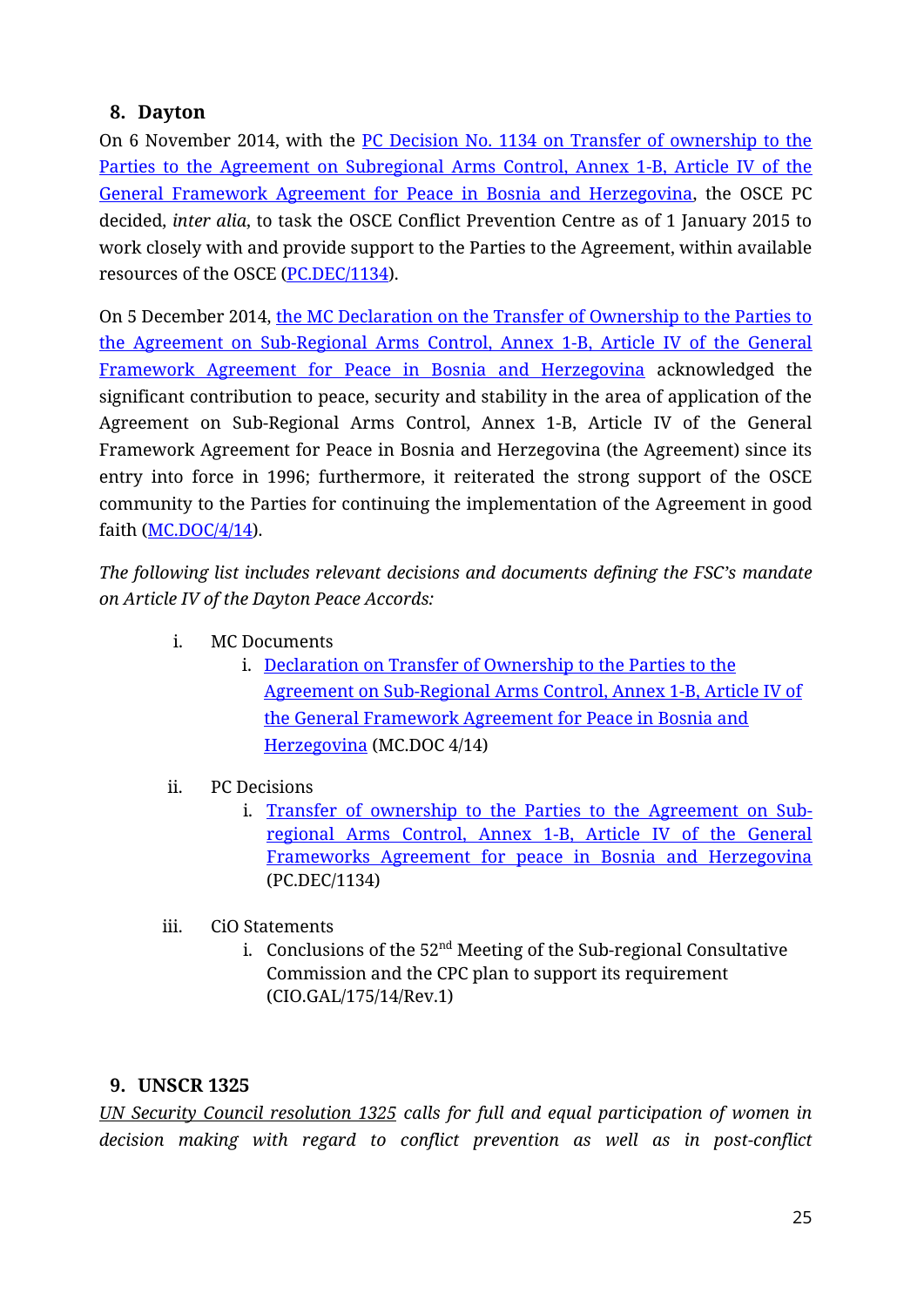*reconstruction, and stressing the importance of their full and equal participation and involvement in all efforts for the maintenance and promotion of peace and security (2000).*

Through MC Decision No. 14/04 on the [2004 OSCE Action Plan for the Promotion of](https://www.osce.org/files/f/documents/7/d/23295.pdf)  [Gender Equality,](https://www.osce.org/files/f/documents/7/d/23295.pdf) the MC decided to endorse the 2004 Action Plan for the Promotion of Gender Equality adopted by the Permanent Council in its Decision No. 638 on 2 December 2004.

The Action Plan aims to set out the priorities of the OSCE in promoting gender equality, in the Organization and in all participating States, and to ensure the monitoring of its implementation. The Action Plan calls, *inter alia*, the OSCE pS, Secretariat, Institutions and Missions, to mainstreaming a gender perspective into OSCE activities, policies, programmes and projects.

The Action Plan underlines that Gender-mainstreaming of OSCE activities, policies, projects and programmes in the politico-military dimension shall also take into account obligations embodied in Security Council resolution 1325 calling for increased participation of women in, *inter alia*, conflict prevention and post-conflict reconstruction processes.

The Action Plan underlines that OSCE structures will, in co-operation with participating States, address the gender dimension of proliferation of small arms and light weapons (SALW). SALW proliferation exacerbates violence against women, and a gender perspective should thus be taken into account in related endeavours.

Furthermore, a number of OSCE participating States agreed to report on UN Security Council Resolution 1325 on Women, Peace and Security (UNSCR 1325) through the OSCE Forum for Security Cooperation's (FSC) Code of Conduct on Politico-Military Aspects of Security. On April 1, 2009, 17 participating States read an interpretative statement to the [FSC Decision No. 2/09 on Technical Update of the Questionnaire on the Code of Conduct,](https://www2.osce.org/files/f/documents/9/0/36748.pdf) confirming that they will "…expand the scope of our replies to the Questionnaire, by following the guidelines expressed in the two ministerial decisions [2004 OSCE Action Plan for the Promotion of Gender Equality in accordance with Ministerial decision No. 14/04; as well as ministerial decision No. 14/05 on Women in Conflict Prevention, Crisis Management and Post-Conflict Rehabilitation], to include information on women, peace and security.".

With regard to SALW and SCA area of work, [FSC decision No. 2/10 on the OSCE Plan of](https://www.osce.org/fsc/68450)  [Action of SALW](https://www.osce.org/fsc/68450) decided on to continuously "give more consideration to gender aspects of SALW. Possible measures to implement: (a) FSC to explore the application of gender aspects in the development of post-conflict SALW programmes, such as disarmament, demobilization, and reintegration projects; and (b) FSC to explore a list of recommendations to ensure the identification and integration of gender aspects in postconflict SALW programmes."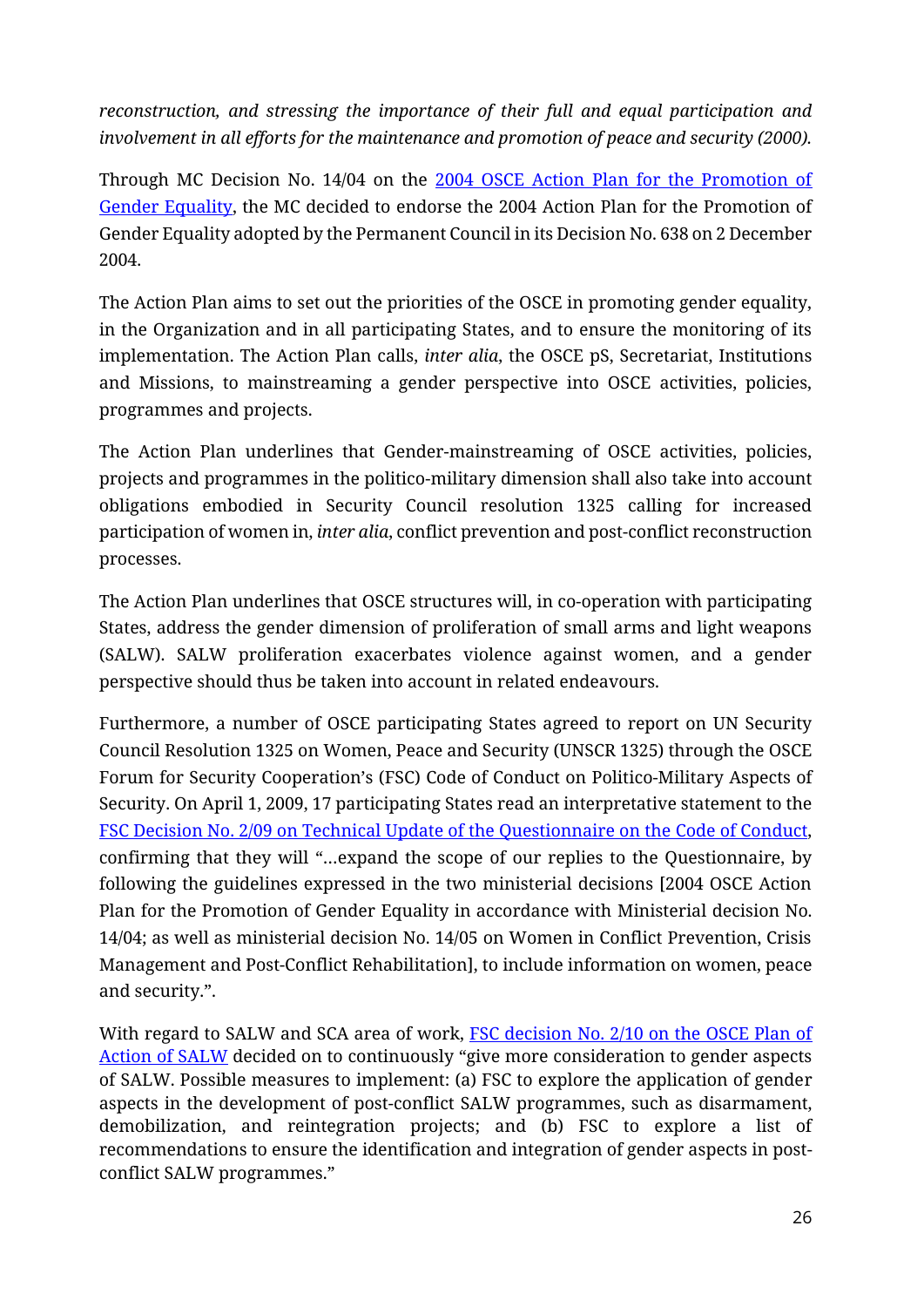[MC Decision No.8/13](https://www.osce.org/mc/109343) tasked the FSC to "exchange views and information and share best practices, on a voluntary basis and if relevant to the mandate of the FSC, on women's contributions to security and the possible impact of illicit SALW on women and children." Over the years the tasking expanded to: "continue to exchange views and information and share best practices, on a voluntary basis and if relevant to the mandate of the FSC, on: 1) addressing the impact of excessive and destabilizing accumulation and uncontrolled spread of SALW and SCA on women and children; 2) creating equal opportunities for women's participation in policymaking, planning and implementation processes to combat illicit SALW as well as with regard to the OSCE Assistance Projects in the field of SALW and SCA" ([MC Decision No. 10/17\)](https://www.osce.org/chairmanship/361581).

In 2019, a Commemorative Declaration on the Occasion of the  $25<sup>th</sup>$  Anniversary of the [OSCE Code of Conduct on Politico-Military Aspects of Security](https://www.osce.org/ministerial-councils/441521) OSCE participating States' Foreign Ministers reconfirmed that "the knowledge, skills and experience of both women and men are essential to efforts aimed at furthering peace, security and stability in the OSCE region, including the implementation of the Code of Conduct, and we are committed to ensuring and promoting their equal opportunities and full and meaningful participation in that process." ([MC.DOC/1/19\)](https://www.osce.org/files/f/documents/f/2/441521.pdf).

*The following list includes relevant decisions and documents defining the FSC's mandate on UNSCR 1325:*

- i. MC Decisions
	- i. [OSCE Action Plan for the Promotion of Gender Equality 2004](https://www.osce.org/mc/23295) (MC.DEC/14/04)
	- ii. 2013 [MC Decision of SALW and SCA](https://www.osce.org/mc/109343) (MC.DEC 8/13)
	- iii. 2014 [MC Decision on SALW and SCA](https://www.osce.org/mc/130391) (MC.DEC 10/14)
	- iv. 2017 [MC Decision on SALW and SCA](https://www.osce.org/chairmanship/361581) (MC.DEC 10/17/Corr.1)
- ii. MC Documents
	- i. 2016 [Ministerial Declaration on OSCE Assistance Projects in the](https://www.osce.org/cio/288201)  [Field of SALW and SCA](https://www.osce.org/cio/288201) (MC.DOC 3/16)
	- ii. [Commemorative Declaration on the Occasion of the 25th](https://www.osce.org/ministerial-councils/441521)  [Anniversary of the OSCE Code of Conduct on Politico-Military](https://www.osce.org/ministerial-councils/441521)  [Aspects of Security](https://www.osce.org/ministerial-councils/441521) (MC.DOC 1/19)
- iii. FSC Decisions
	- i. [Technical Update of the Questionnaire on the Code of Conduct](https://www2.osce.org/files/f/documents/9/0/36748.pdf) (FSC.DEC/2/09)
	- ii. [OSCE Plan of Action on SALW](https://www.osce.org/fsc/68450) (FSC.DEC 2/10)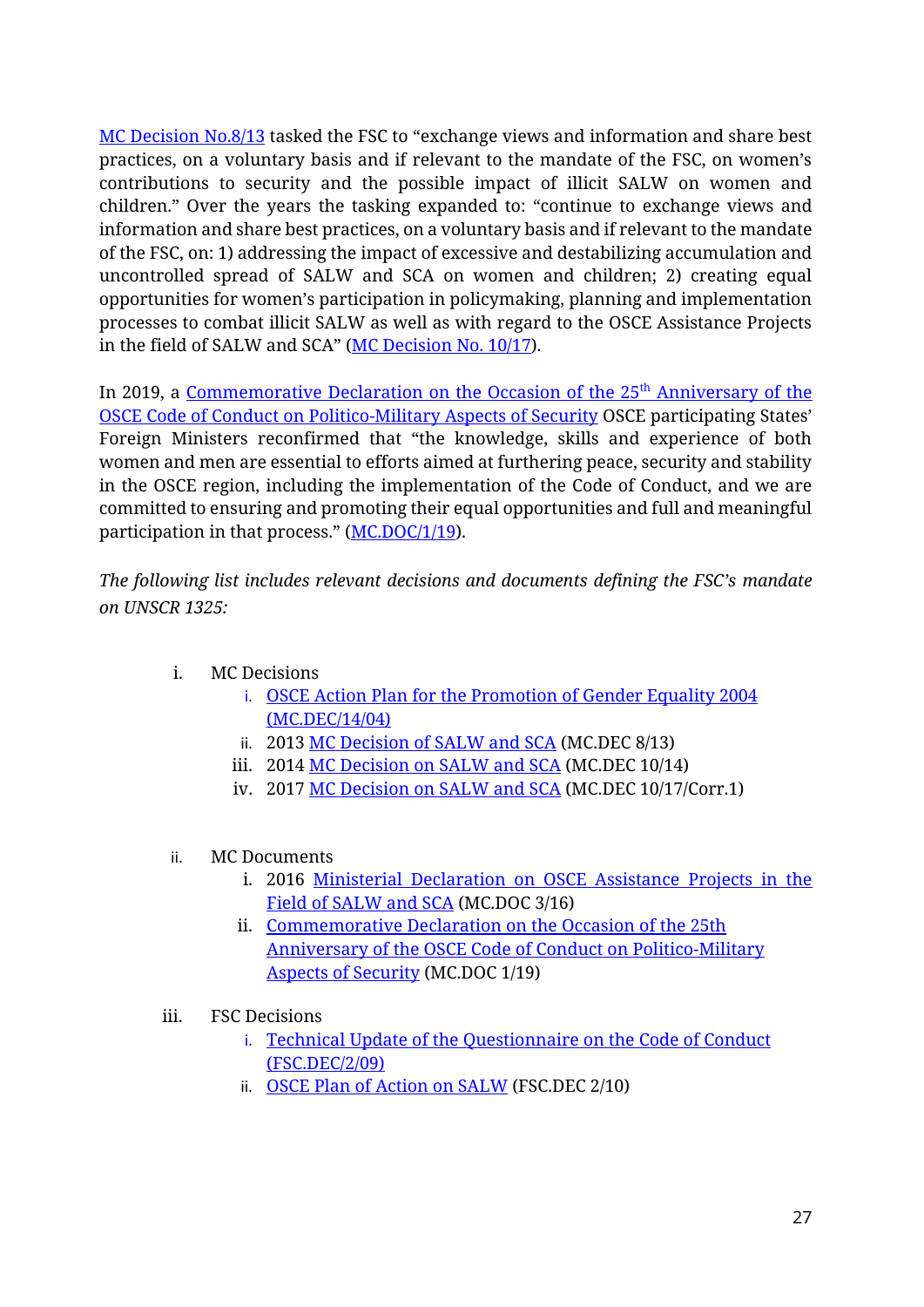## <span id="page-27-0"></span>**10.Other FSC related mandates**

- i. FSC Documents
	- i. [Programme of Military Contacts and Co-operation, PIAS,](https://www.osce.org/files/f/documents/f/3/41295.pdf) (DOC.FSC 1/96)
	- ii. [Stabilizing Measures for Localized Crisis Situations, PIAS,](https://www.osce.org/files/f/documents/e/f/41316.pdf) (DOC.FSC 2/96)
- ii. FSC Decisions
	- i. Road Map for the Implementation of the Bucharest Plan of Action [for Combating Terrorism](https://www.osce.org/files/f/documents/f/9/16091.pdf) (FSC.DEC 5/02)
	- ii. [Fulfillment of FSC Decision No. 5/96](https://www.osce.org/fsc/17012) (FSC.DEC 5/05)
	- iii. Support by the OSCE FSC for the Global Initiative to Combat [Nuclear Terrorism](https://www.osce.org/files/f/documents/6/a/28987.pdf) (FSC.DEC 14/07)
	- iv. [Extended dialogue with the OSCE Partners of Co-operation on](https://www.osce.org/fsc/29000)  [Civil-Military Emergency Preparedness](https://www.osce.org/fsc/29000) (FSC.DEC 16/07)
	- v. [Overview of Disposal Aspects of Liquid Rocket Fuel](https://www.osce.org/fsc/34919) in the OSCE [Area](https://www.osce.org/fsc/34919) (FSC.DEC 13/08)
	- vi. [Enabling the publication of information exchanges in the field of](https://www.osce.org/fsc/268791)  [small arms and light weapons, conventional arms transfers and](https://www.osce.org/fsc/268791)  [anti-personnel mines](https://www.osce.org/fsc/268791) (FSC.DEC 4/16)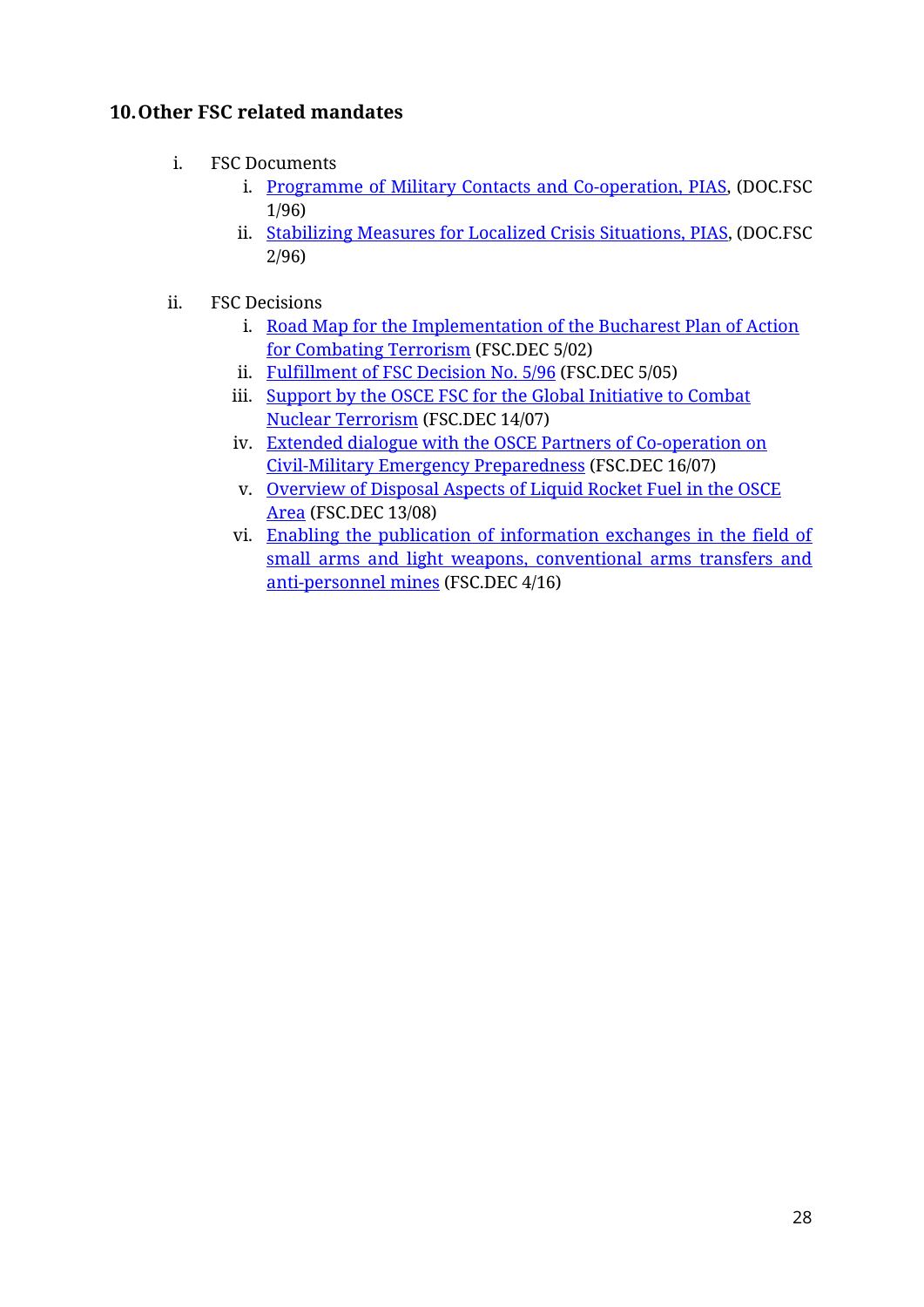<span id="page-28-0"></span>**ANNEX I – CPC Implementation Calendar (Deadlines, commitments and relevant decisions taken by the Forum for Security Co-operation)**

**15 APRIL INFORMATION EXCHANGE ON THE CODE OF CONDUCT ON POLITICO-MILITARY ASPECTS OF SECURITY** [\(FSC.DEC/2/09\)](https://www.osce.org/fsc/36748?download=true) **30 APRIL GLOBAL EXCHANGE OF MILITARY INFORMATION**  [\(DOC.FSC/5/96\)](https://www.osce.org/fsc/41384?download=true) **31 MAY QUESTIONNAIRE ON ANTI-PERSONNEL LANDMINES**\*\* [\(FSC.DEC/7/04\)](https://www.osce.org/fsc/18346?download=true) **30 JUNE INFORMATION EXCHANGE ON CONVENTIONAL ARMS TRANSFERS** \*\* [\(FSC.DEC/13/97,](https://www.osce.org/files/f/documents/8/3/453696.pdf) and [FSC.DEC/8/08\)](https://www.osce.org/fsc/32830?download=true) **30 JUNE QUESTIONNAIRE ON CONVENTIONAL ARMS TRANSFERS**  [\(FSC.DEC/20/95\)](https://www.osce.org/fsc/42383?download=true) \*\* **30 JUNE INFORMATION EXCHANGE ON SMALL ARMS EXPORTS TO, AND IMPORTS FROM, OTHER PARTICIPATING STATES DURING THE PREVIOUS CALENDER YEAR** [\(FSC.DOC/1/00/Rev.1,](https://www.osce.org/fsc/20783?download=true) III (F)1) When compiling the above-mentioned information exchange pS are encouraged to make use of the Voluntary Guidelines for Compiling National Reports on SALW Exports form/Imports to Other pS During the Previous Calendar Year issued under [FSC.DEL/33/14/Rev.1/Corr.1.](https://docin.osce.org/docin/llisapi.dll/fetch/2000/107257/202451/23939357/23971910/FSC.DEL_0033_14_Rev.1_Corr.1_-_Voluntary_Guidelines_for_Compiling_National_Reports_on_SALW_Exports_From__Imports_to_Other_PS_During_the_Previous_Calendar_Year.pdf?nodeid=24149351&vernum=-2) **30 JUNE INFORMATION EXCHANGE ON THE CATEGORY, SUB-CATEGORY AND QUANTITY OF SMALL ARMS THAT HAVE BEEN IDENTIFIED AS SURPLUS AND /OR SEIZED AND DESTROYED ON THEIR** 

> **TERRITORY DURING THE PREVIOUS CALENDER YEAR** \* [\(FSC.DOC/1/00/Rev.1,](https://www.osce.org/fsc/20783?download=true) IV(E)1)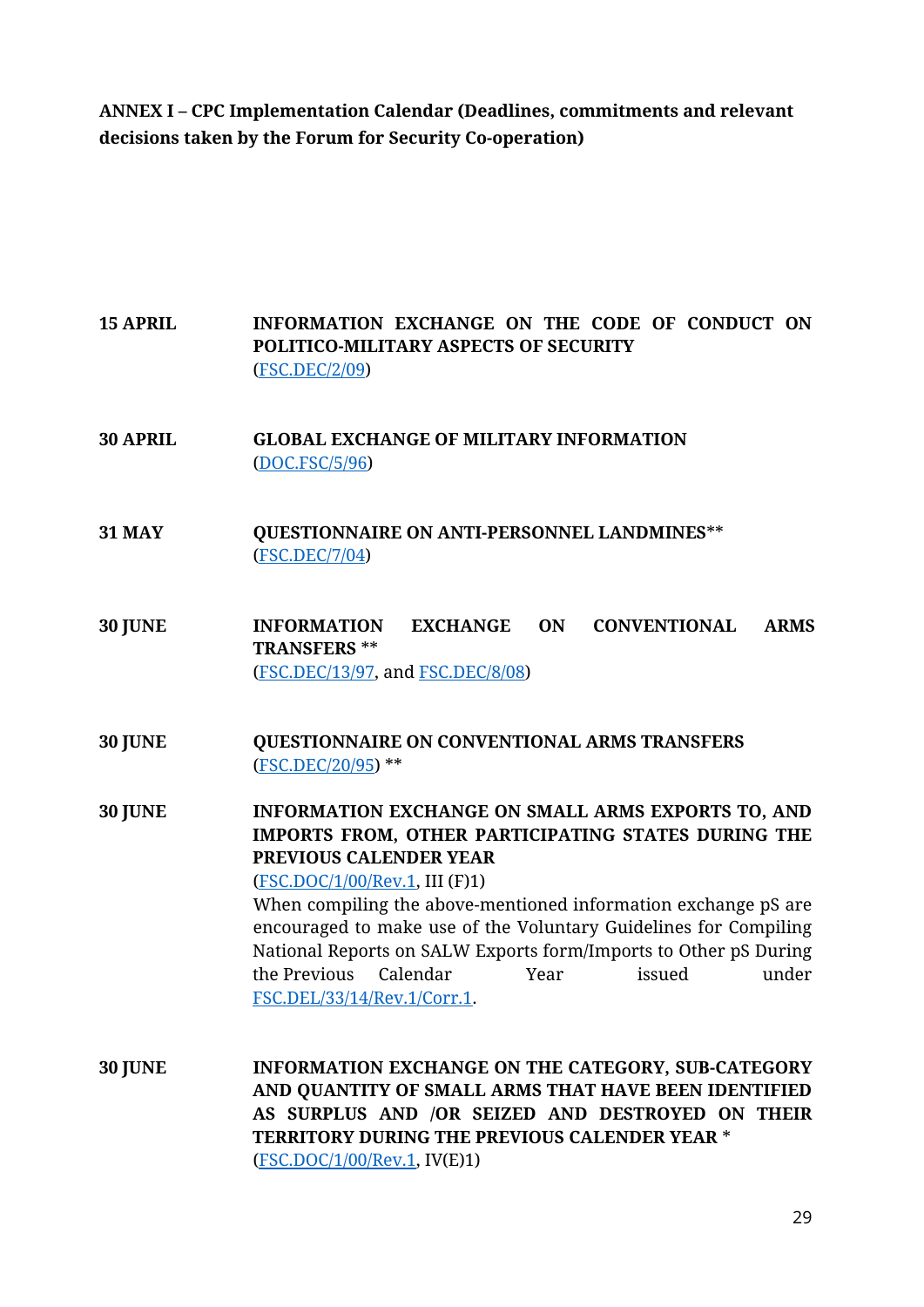**30 JUNE INFORMATION EXCHANGE ON THE POINTS OF CONTACT ON SMALL ARMS AND LIGHT WEAPONS AND STOCKPILES OF CONVENTIONAL AMMUNITION** \* [\(FSC.DEC/4/08\)](https://www.osce.org/fsc/31785?download=true)

#### **UPDATES by 30 JUNE**  SALW REPORTING TEMPLATE OF THE IMPLEMENTATION OF **THE OSCE DOCUMENT ON SALW AND SUPPLEMENTARY DECISIONS**

Template [\(FSC.GAL/110/20\)](https://docin.osce.org/docin/llisapi.dll/fetch/2000/107257/202451/26054650/26076026/FSC.GAL_0110_20_-_Updated_Reporting_Template_for_the_Implementation_of_the_OSCE_Document_on_SALW_and_Supplementary_Decisions.pdf?nodeid=26466222&vernum=-2) The template is also available on the online reporting tool.

The template is synchronized with the 2020 UN Reporting template on Programme of Action on SALW.

This template also contains a section on SALW Deactivation and on Gender-related aspects.

By filling out the template, the OSCE participating States fulfil the reporting on:

- **-** PRESENT REGULATIONS CONCERNING BROKERING ACTIVITIES WITH REGARD TO SMALL ARMS AND LIGHT **WEAPONS** [\(FSC.DEC/17/10\)](https://www.osce.org/files/f/documents/3/5/73966.PDF)
- SAMPLE FORMATS OF NATIONAL END-USER CERTIFICATES AND/OR OTHER PERTINENT DOCUMENTS [\(FSC.DEC/12/08\)](https://www.osce.org/fsc/34913?download=true)
- **-** NATIONAL STOCKPILE MANAGEMENT AND SECURITY PROCEDURES \*\* [\(FSC.DOC/1/00/Rev.1,](https://www.osce.org/fsc/20783?download=true) IV (E)2)
- **-** NATIONAL MARKING SYSTEMS USED IN THE MANUFACTURE AND/OR IMPORT OF SMALL ARMS AND LIGHT WEAPONS \*\* [\(FSC.DOC/1/00/Rev.1,](https://www.osce.org/fsc/20783?download=true) II(D)1)
- **-** NATIONAL MARKING SYSTEMS USED IN THE MANUFACTURE AND/OR IMPORT OF SMALL ARMS AND LIGHT WEAPONS\*\* [\(FSC.DOC/1/00/Rev.1,](https://www.osce.org/fsc/20783?download=true) II(D)1)
- **-** NATIONAL PROCEDURES FOR THE CONTROL OVER MANUFACTURE OF SMALL ARMS AND LIGHT WEAPONS\*\* [\(FSC.DOC/1/00/Rev.1,](https://www.osce.org/fsc/20783?download=true) II(D)1)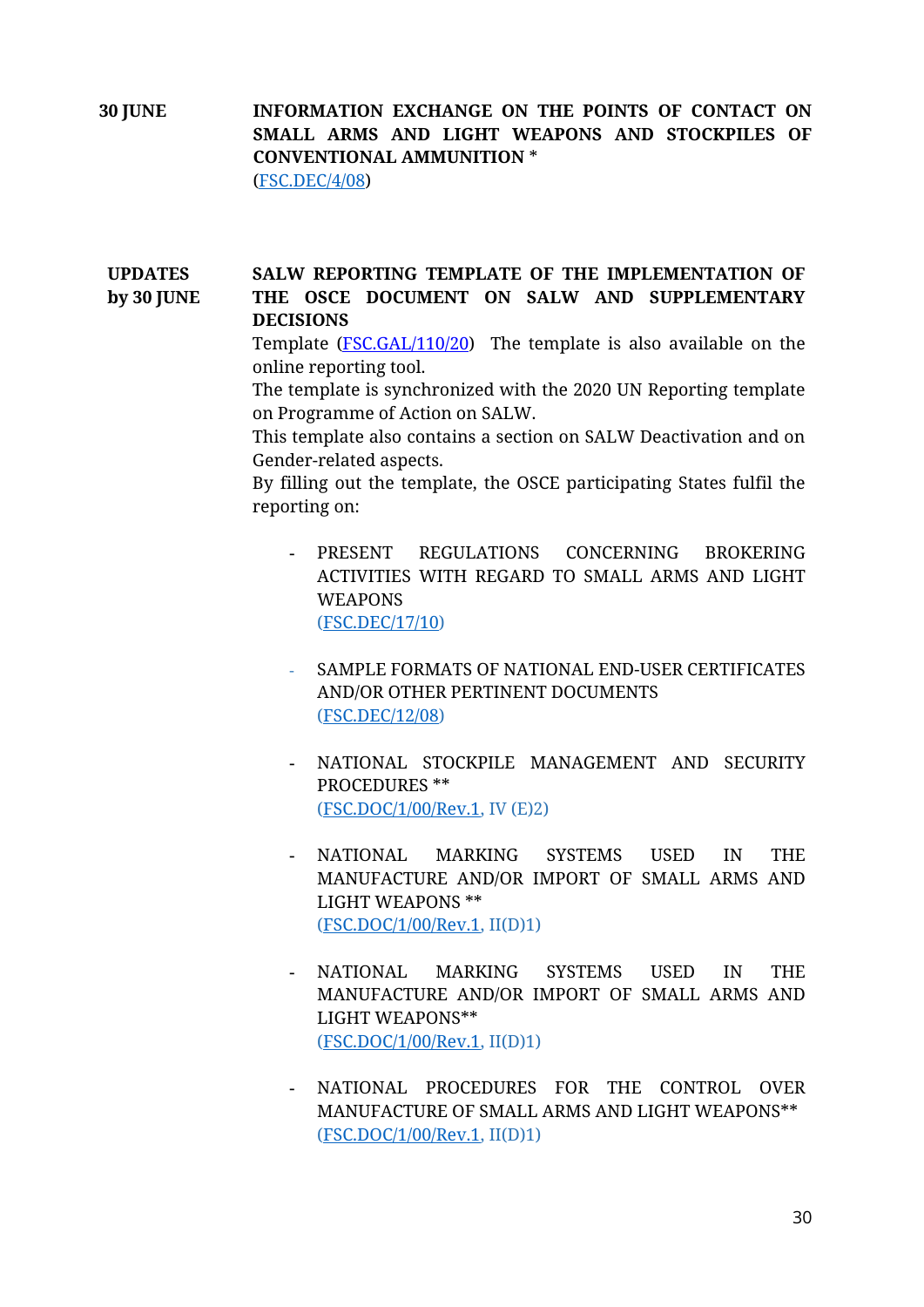- **-** NATIONAL LEGISLATION AND CURRENT PRACTICE IN SMALL ARMS EXPORT POLICY, PROCEDURES, DOCUMENTATION AND BROKERING CONTROLS \*\* [\(FSC.DOC/1/00/Rev.1,](https://www.osce.org/fsc/20783?download=true) III(F)2)
- **-** TECHNIQUES AND PROCEDURES FOR THE DESTRUCTION OF SMALL ARMS AND LIGHT WEAPONS \*\* [\(FSC.DOC/1/00/Rev.1,](https://www.osce.org/fsc/20783?download=true) IV (E)3)
- **-** QUESTIONNAIRE ON NATIONAL PRACTICES RELATED PREVENTING THE SPREAD OF SMALL ARMS AND LIGHT WEAPONS THROUGH ILLICIT AIR TRANSPORT \* [\(FSC.DEC/11/08\)](https://www.osce.org/fsc/34865?download=true)
- **15 NOVEMBER ANNUAL CALENDARS and CONSTRAINING PROVISIONS** [\(FSC.DOC/1/11,](https://www.osce.org/fsc/86597?download=true) §61, §68)
- **15 NOVEMBER PROVISION OF INFORMATION ON CONTACTS** [\(FSC.DOC/1/11,](https://www.osce.org/fsc/86597?download=true) §36, §37)

#### **15 DECEMBER ANNUAL EXCHANGE OF MILITARY INFORMATION** [\(FSC.DOC/1/11,](https://www.osce.org/fsc/86597?download=true) §10)

- Command organization of military forces [\(FSC.DOC/1/11,](https://www.osce.org/fsc/86597?download=true) §10.1)
- Total number of units and the resultant annual evaluation quota [\(FSC.DOC/1/11,](https://www.osce.org/fsc/86597?download=true) §10.1.1)
- Formations and combat units of land forces and amphibious formations and amphibious combat units [\(FSC.DOC/1/11,](https://www.osce.org/fsc/86597?download=true) §10.2, §10.4)
- Planned increases in personnel strength [\(FSC.DOC/1/11,](https://www.osce.org/fsc/86597?download=true) §10.3)
- Temporary activation of non-active units and formations [\(FSC.DOC/1/11,](https://www.osce.org/fsc/86597?download=true) §10.3.1)
- Air formations and air combat units of the air forces, air defence aviation and naval aviation permanently based on land [\(FSC.DOC/1/11,](https://www.osce.org/fsc/86597?download=true) §10.5)
- Data relating to Major Weapon and Equipment Systems [\(FSC.DOC/1/11,](https://www.osce.org/fsc/86597?download=true) §11, §12)
- Information on Plans for the Deployment of Major Weapon and Equipment Systems [\(FSC.DOC/1/11,](https://www.osce.org/fsc/86597?download=true) §13, §14)